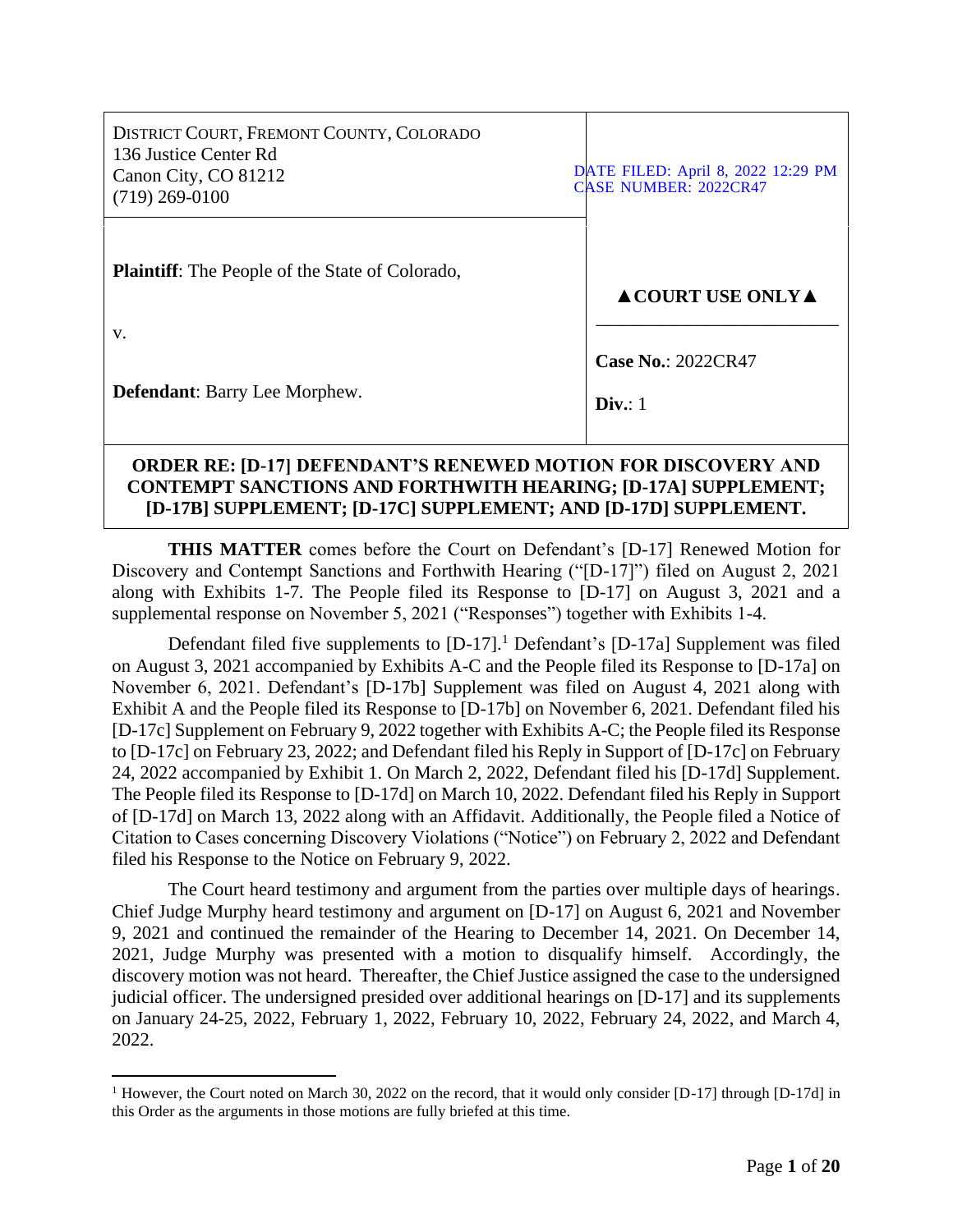The Court has reviewed all of the briefing, testimony, exhibits, the case file, and the pertinent law. Being fully advised, the Court finds, concludes, and orders as follows:

#### **I. BACKGROUND**

Suzanne Morphew of Maysville, Colorado went missing on or about May 9-10, 2020. Initially, a neighbor raised concerns when he was unable to locate her. The neighbor contacted her husband, Barry Morphew, as well as the authorities. Mr. Morphew owns a landscaping business and was in the Denver area working on a project when he received the phone call.

Shortly after the call to law enforcement, police found Mrs. Morphew's bike off a dirt road, down a ravine, near her home. The bike appeared to have crashed or been strategically placed in that location. Apart from her bike, there was no sign of Mrs. Morphew. More search and rescue personnel were brought in to assist that evening, but she was never found. A massive search, involving numerous law enforcement entities and volunteer community members from nearby Salida ensued. An individual did find Mrs. Morphew's bike helmet west of her bike off of Highway 50, however, Mrs. Morphew was never located. To date, she has never been found.

After failing to find Mrs. Morphew, law enforcement suspected foul play. In addition to continuing their search for Mrs. Morphew, police were actively investigating her disappearance as a potential crime. The Morphew residence, including vehicles, were searched and numerous items of evidentiary value were collected. The police, among other efforts, obtained DNA samples from the scene including from the bike, bike helmet, and Mrs. Morphew's vehicle.

Mr. Morphew soon became the focal point of law enforcement's investigation. Police searched the contents of his phone, including location data. Data on Mr. Morphew's phone indicated that around the time she went missing, he turned left on Highway 50, west, passing the location of where Mrs. Morphew's bike helmet was found on the side of the road before ultimately turning around to head to Denver for work. Mr. Morphew said he was following an elk and turned around near Garfield, a small community about 3-4 miles west of where Mrs. Morphew's bike was found. That and other location data on his phone raised suspicion among investigators. Mr. Morphew also spoke with police on numerous occasions. While he never admitted to any wrongdoing, police had come to suspect his involvement in his wife's disappearance.

In the summer of 2020, CBI forensic analysis determined foreign unknown male DNA was found on various items of the crime scene: the interior cushion of the bike helmet, Mrs. Morphew's bike, the glovebox and back seat of Mrs. Morphew's Range Rover. Mr. Morphew, along with other investigative personnel working the scene, were excluded as the source of the sample.

CBI Agent Joseph Cahill was the lead investigator assigned to assist local authorities (Chaffee County Sheriff's Office) in the investigation of Mrs. Morphew's disappearance. Communication logs with the Forensic Laboratory division of CBI indicated that Agent Cahill had come to believe the DNA sample found in Mrs. Morphew's car belonged to suspects who may have perpetrated the crime. In turn, CBI analysts determined the partial genetic profile combined with the investigation warranted uploading the sample into CODIS, a nationwide DNA database. CODIS is the acronym for the Combined DNA Index System and is the generic term used to describe the FBI's program of support for criminal justice DNA databases as well as the software used to run these databases.<sup>2</sup> CODIS contains DNA samples of convicted offenders nationwide,

<sup>2</sup> *See CODIS AND NDIS Fact Sheet*, Federal Bureau of Investigations (accessed Apr. 6, 2022), [https://www.fbi.gov/services/laboratory/biometric-analysis/codis/codis-and-ndis-fact-sheet.](https://www.fbi.gov/services/laboratory/biometric-analysis/codis/codis-and-ndis-fact-sheet)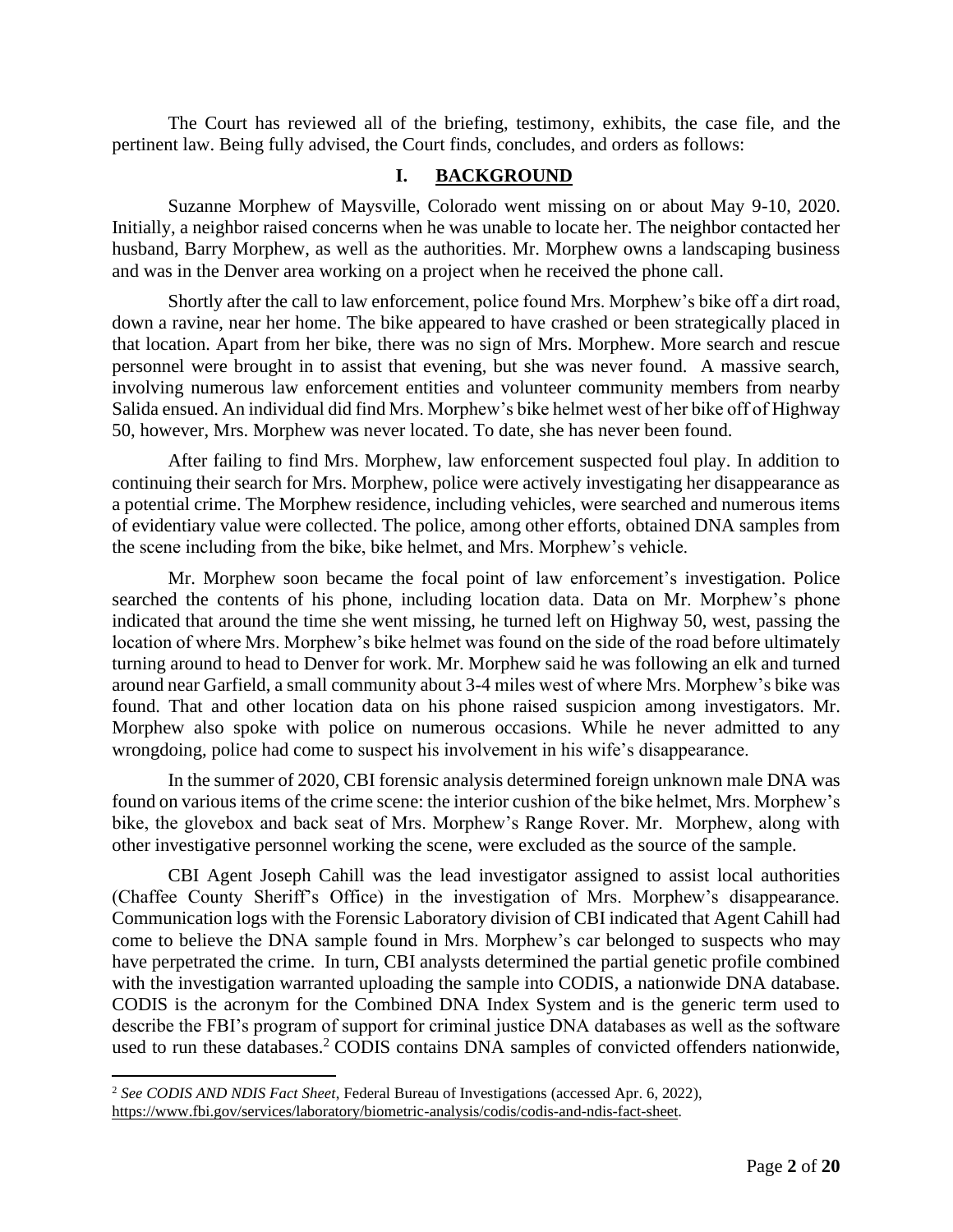along with unknown samples from unsolved crimes and active investigations. On May 19, 2021, Agent Cahill, among other law enforcement personnel, received a CODIS match letter indicating the unknown male DNA partially matched DNA found in three out-of-state unsolved sexual assault investigations: Tempe, Phoenix, and Chicago. The letter further indicated that due to the limited genetic profile, this was only a lead and further investigation was necessary.

Sometime in late April of 2021, CBI detectives working on the case became aware that the Chaffee County Sherriff's Office was going to arrest Barry Morphew charging him with murder. Agents Cahill and Graham strongly opposed the arrest of Barry Morphew citing the need for more forensic testing and evidence collection in general. They both believed the arrest was premature and raised their concerns with Kirby Lewis, head of the Major Crimes Division of CBI who, in turn, brought those concerns to Deputy Director Chris Schaeffer. Mr. Schaeffer called the Chaffee County Sheriff, John Spezze, and advised against arresting Mr. Morphew at that time. He expressed the concerns of Agents Cahill and Graham. It was the first time in the Deputy Director's career that he ever called a sheriff about holding off on the decision to arrest an individual. Shortly, thereafter, CBI Director John Camper, called the Sheriff and reiterated the Bureau's concerns with arresting Barry Morphew.

On May 4, 2021, Alex Walker authored a 129 page affidavit in support of the arrest of Barry Morphew on suspicion of homicide along with other charges. The affidavit states numerous agents from CBI reviewed and edited the affidavit, but failed to state that the Bureau did not support the arrest of Mr. Morphew. Notably, as of May 4, 2021, law enforcement had still not determined the source of the unknown male DNA found throughout the crime scene. The Affidavit failed to inform the judge of said DNA and that Barry Morphew was excluded as the source. Ultimately, Chief Judge Murphy found probable case and set a no bond hold as requested by the affiant. Chaffee County Sheriff's Office arrested Mr. Morphew on May 5, 2021.

On May 19, 2021, the People disclosed a CODIS match letter to the defense indicating the unknown source of DNA may be linked to other unsolved out-of-state sexual assaults in Tempe, Phoenix, and Chicago. Meanwhile, Mr. Morphew remained in custody unable to post bond pending his preliminary hearing and his hearing to determine whether the proof was evident and presumption great (*i.e.*, a bond hearing reserved for those accused of first degree murder).

In the months leading up to and during the Preliminary Hearing, the prosecution had three meetings with law enforcement and CBI analysts to discuss the meaning of the CODIS match, its significance, and follow up investigation to rule out potential sources of the DNA. Information tending to negate the guilt of accused was discussed, but nothing was reduced to writing and disclosed to the defense in any of the three meetings. The Preliminary Hearing commenced on August 9, 2021 and lasted four days. The People called the following witnesses: Alex Walker, Kenneth Harris, Jonathan Grusing, Derek Graham, Andy Rohrich, and Kevin Koback. The People did not elicit any testimony concerning the foreign male DNA from any of these witnesses. The defense ultimately called Agent Cahill of CBI to present the information to the Court. The Court reserved ruling.

On September 17, 2021, the Court issued its ruling finding that proof was not evident and the presumption not great. The Court specifically found that the unknown male DNA profile was "particularly significant because while it doesn't prove a stranger abduction theory, it does at least support it"). *See Tr.,* at 65:25-66:13 (Sept. 17, 2021). Accordingly, bond was set, which the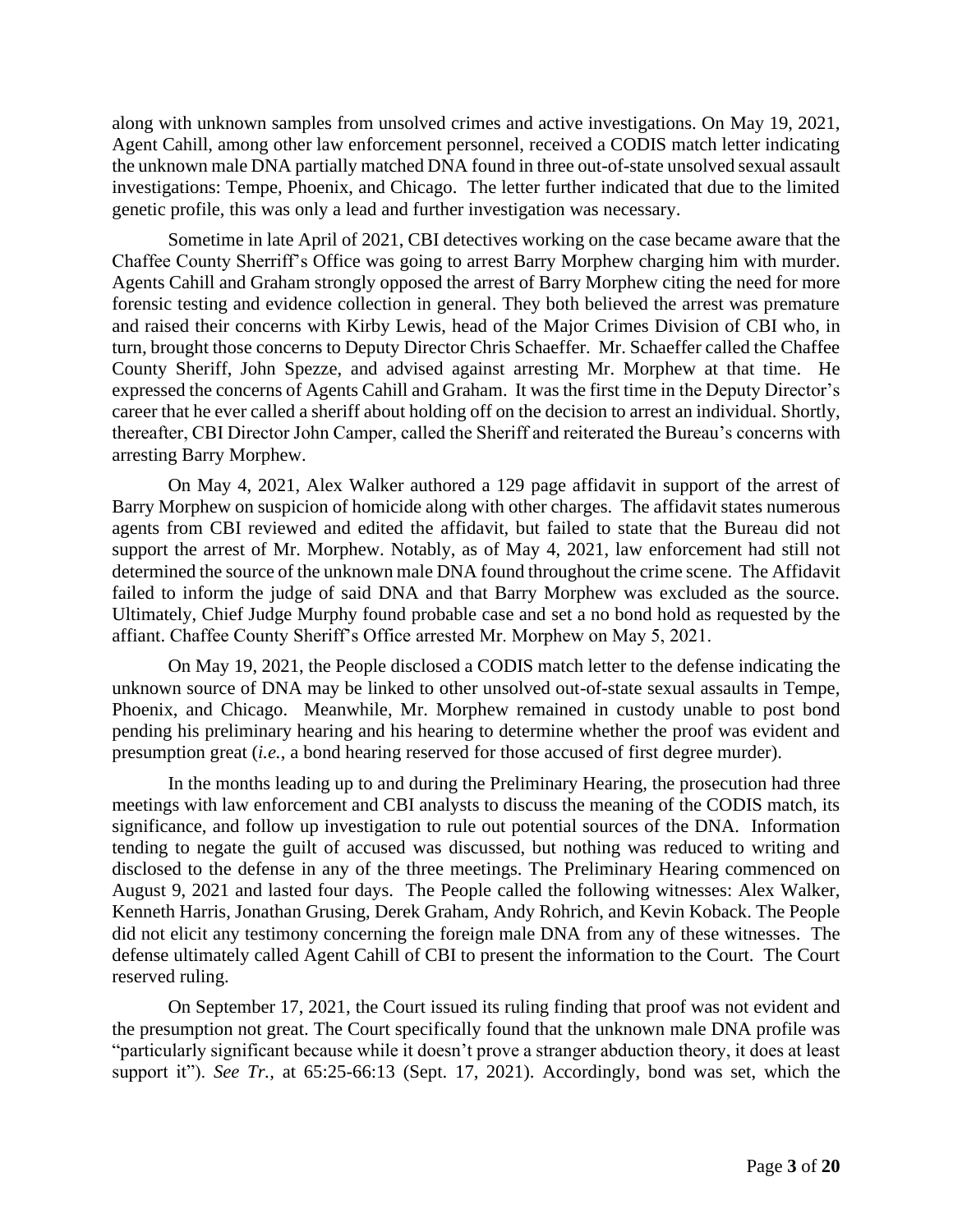defendant posted. In all, the defendant remained in custody unable to post bond for a little over five months.

Defendant is charged with First Degree Murder, along with other counts, for the alleged murder of his wife, Suzanne Morphew, on or about May 9-10, 2020. Defendant has pled not guilty. A jury trial is scheduled to commence on April 28, 2022.

# **II. APPLICABLE LAW**

The purpose of C.R.Crim.P. 16 ("Rule 16"), which sets forth pretrial disclosure obligations of the prosecution and the defendant, "is intended to ensure a fair trial by permitting both sides to obtain relevant information before trial, thus reducing the risk of trial by ambush." *People v. Armijo*, 179 P.3d 134, 136 (Colo. App. 2007).

Rule  $16(I)(a)(2)$  requires the prosecuting attorney to disclose to the defense "any material or information within his or her possession or control which tends to negate the guilt of the accused as to the offense charged or would tend to reduce the punishment therefor." *See Brady v. Maryland*, 373 U.S. 83, 88, 83 S.Ct. 1194, 10 L.Ed.2d 215 (1963). Specifically, the prosecution must disclose exculpatory evidence to the defense, meaning evidence that is material. "[E]vidence is material only if there is a reasonable probability that, had the evidence been disclosed to the defense, the result of the proceeding would have been different." *People v. Lowe*, 2020 COA 116, ¶ 10, 486 P.3d 397, 402, *cert. denied,* (Colo. May 10, 2021). A reasonable probability is a probability sufficient to undermine confidence in the outcome. *People v. White*, 64 P.3d 864, 874 (Colo. App. 2002)(quoting *People v. Wilson*, 841 P.2d 337, 339 (Colo. App. 1992)). Exculpatory evidence includes evidence which bears on the credibility of a witness the prosecution intends to call at trial. *People v. Dist. Ct. of Colorado's Seventeenth Jud. Dist.*, 793 P.2d 163, 166 (Colo. 1990)(citing *Giglio v. United States*, 405 U.S. 150, 154–55, 92 S.Ct. 763, 766, 31 L.Ed.2d 104 (1972)).

The prosecuting attorney's obligation under section (a) extend to material and information "in the possession or control of members of his or her staff and of any others who have participated in the investigation or evaluation of the case and who either regularly report, or with reference to the particular case have reported, to his or her office." Rule 16(I)(a)(3). *People v. Grant*, 2021 COA 53, ¶ 31, 492 P.3d 345, 350-51. The prosecuting attorney shall perform its obligations as soon as practicable but not later than 35 days before trial. Rule 16(I)(b)(3). It is the prosecuting attorney's duty to "ensure that a flow of information is maintained between the various investigative personnel and his or her office sufficient to place within his or her possession or control all material and information relevant to the accused and the offense charged." Rule  $16(I)(b)(4)$ .

When it is brought to the attention of the court that a party has failed to comply with Rule 16 or with an order issued pursuant to Rule 16, the court may: (1) order such party to permit the discovery or inspection of the materials not previously disclosed; (2) grant a continuance; (3) prohibit the party from introducing in evidence the material not disclosed; or (4) enter such order as it deems just under the circumstances. Rule  $16(III)(g)$ . Discovery sanctions serve the dual purpose of protecting the integrity of the truth-finding process and deterring prosecutorial misconduct. *People v. Zadra*, 2013 COA 140, ¶ 15, 396 P.3d 34, 41, *aff'd,* 2017 CO 18, ¶ 15, 389 P.3d 885. A district court should account for these purposes by imposing the least severe sanction that will ensure full compliance with the court's discovery orders and protect the defendant's right to due process. *Id*. at 41-42. Dismissal is a drastic sanction and must be reserved for situations where no other sanction will "restore as nearly as possible the level playing field that existed before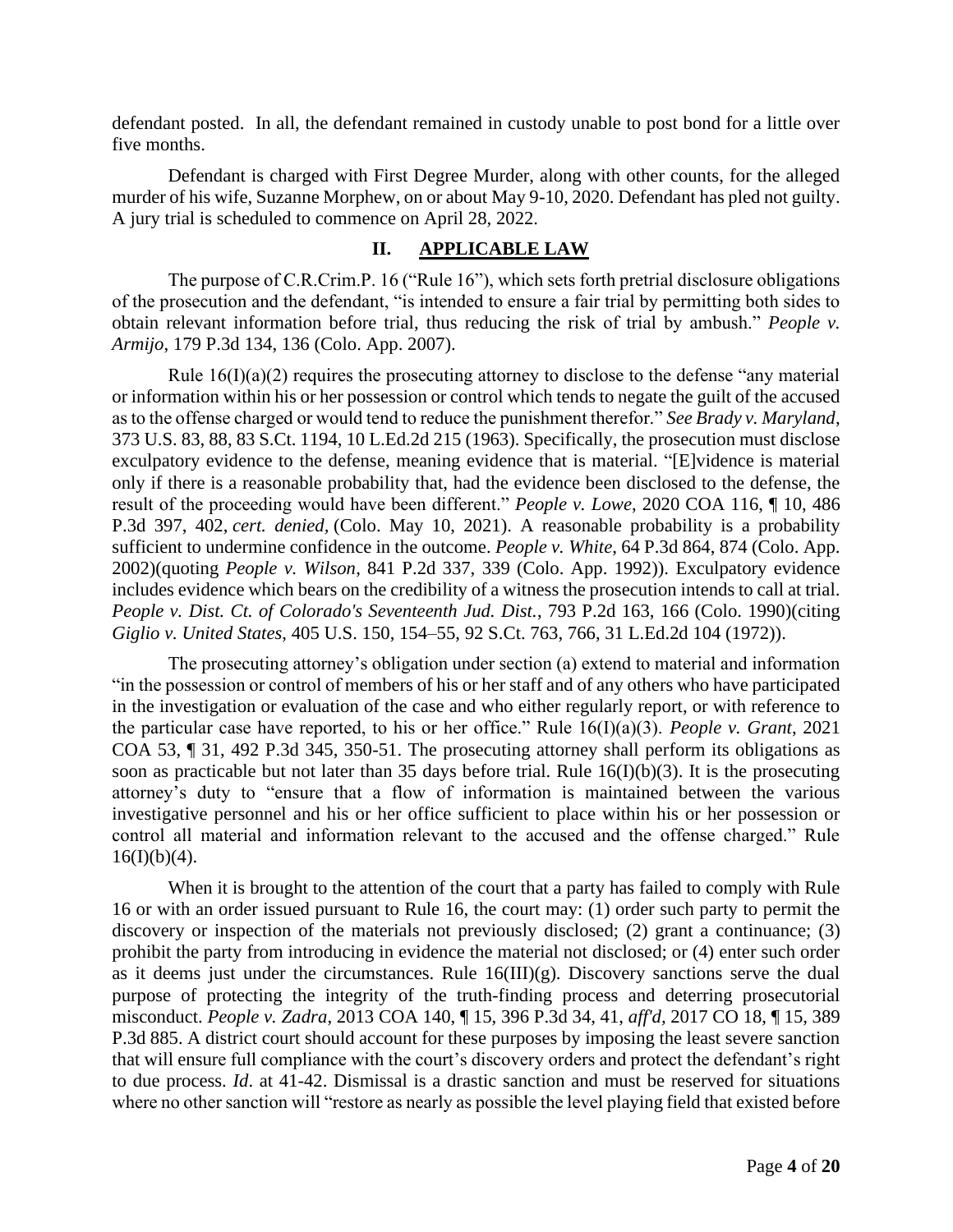the discovery violation." *People v. Dist. Ct., City & Cty. of Denver*, 808 P.2d 831, 837 (Colo. 1991). In the absence of willful misconduct, dismissal as a sanction for a discovery violation is usually beyond the discretion of the trial court. *People v. Daley*, 97 P.3d 295, 298 (Colo. App. 2004). In the absence of willful misconduct or a pattern of neglect demonstrating a need for modification of a party's discovery practices, the rationale for a deterrent sanction loses much of its force. *People v. Lee*, 18 P.3d 192, 196 (Colo. 2001). Particularly in the criminal justice context, "the need to find the truth is the paramount interest at stake." *Lee*, 18 P.3d at 196-97 (internal citations omitted).

The regulation of discovery matters lies within the sound discretion of the trial court. *People v. White*, 64 P.3d 864, 874 (Colo. App. 2002). Because of the "multiplicity of considerations involved and the uniqueness of each case, great deference is owed to trial courts in this regard", and therefore an order imposing a discovery sanction will not be disturbed on appeal unless it is manifestly arbitrary, unreasonable, or unfair. *Lee*, 18 P.3d at 196.

## **III. APPLICABLE TIMELINE**

On May 27, 2021, Mr. Morphew appeared on the filing of charges. *Tr.*, 3:5-8 (May 27, 2021). The Court also addressed several motions filed by the defense related to discovery (*i.e.*, [D-6] and [D-13]). In court, then lead District Attorney Jeff Lindsay, objected to [D-13], paragraph 2 (emails and text messages), as it was "overly burdensome to the Prosecution." *Tr.,* at 4:22-23. Mr. Lindsey stated that he would confess a motion that mimics Rule 16 requirements or any relevant statutory authority. *Id*. at 15:4-6. The Court ordered the People to produce all mandated and other discovery by June 2, 2021.<sup>3</sup> *Id.*, at 30:18-19.

The Proof Evident Presumption Great and Preliminary Hearing was set for August 9, 2021. *[D-17]*, at ¶¶ 1-2. *See Tr.*, at 33:24-25. On June 3, 2021, Chief Judge Murphy entered further orders related to [D-6] and [D-13] consistent with his previous rulings on the record on May 27, 2021. *Order*, 1 (June 3, 2021). [D-6] was granted in whole. *Order*, at **[3**. As it related to [D-13] and the Defendant's request for all "emails and text messages between law enforcement officers and all individuals (including prosecutors) contacted and pertaining to this case," the Court found the request was "too broad and [was] not required by case law or statute." *Id*. at ¶ 3. However, the Court ordered that any electronic communications created or received by law enforcement officers related to this case must be disclosed to the defense "if they are material to the prosecution of the case or if they contain any evidence that would be in any way favorable to the defense." *Id*.

On June 24, 2021, Defendant filed [D-16]. *[D-17]*, at ¶ 4. On July 6, 2021, Defendant filed a Motion for Contempt Citation. *[D-17]*, at ¶ 4. On July 22, 2021, the Court and parties held a discovery sanction hearing. *[D-17]*, at ¶¶ 4-5. *See Tr.,* 3:14-6:10 (July 22, 2021). The Court, on the record, made the follow findings related to discovery materials:

- Mirror copies of the iPhones: "So while that [mirror image of the iPhones delivery to Defendant] was past the deadline set by the Court and therefore a violation of Rule 16 I [the Court] can't find that that was willful misconduct on the part of the District Attorney's office" *Tr.*, at 52:16-19;
- Spy Pen Recordings: Court finds "a discovery violation there," and ordered the remedy of requiring the People to "provide that recording, the enhanced version, within seven days of today's date" *id*. at 52:24-53:7;

<sup>3</sup> On June 2, 2021, the People produced a hard drive. *[D-17]*, at ¶ 3.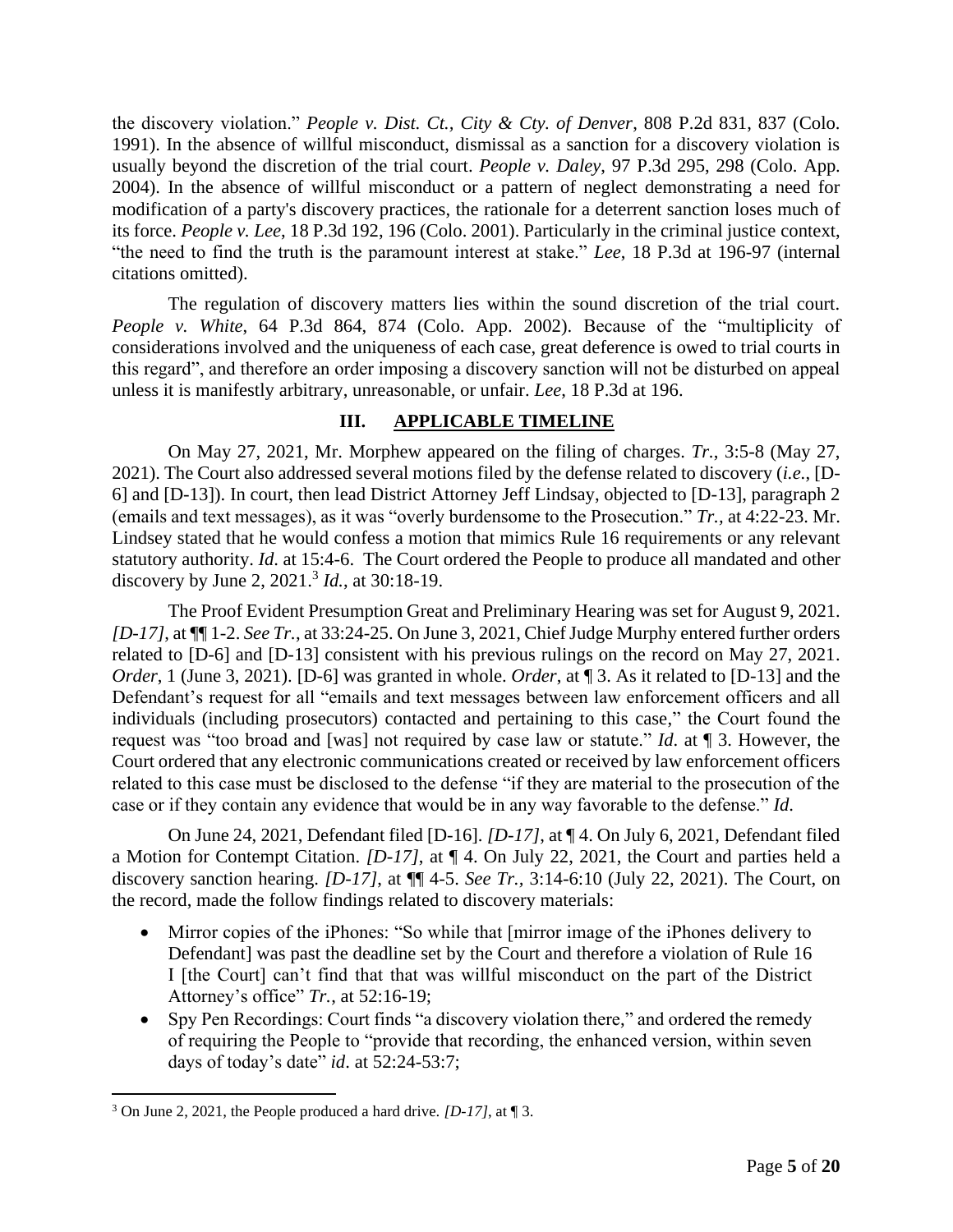- Copy of Suzanne Morphew's iCloud account: "provided to the defense July 12th, so there was a violation of the Court's order by about five weeks", however, the issue was remedied since it has "been provided, provided late, but provided" *id*. at 53:8-12;
- Two laptops and a Kindle: Court found it "hard…to determine whether there's been a violation because there's such a discrepancy in what the attorneys are telling" the Court. *Id*. at 53:13-24; and
- Court findings and conclusions:
	- o "[A]t this time I can't really find that it's a pattern. I'm hoping that this is just the result of the enormous amount of information that had to be disclosed within those few weeks, and **not a situation where as new evidence is being generated, new reports being generated, that there's a delay in providing those to the defense."** *Id*. at 56:3-12.
	- o The Court also finds "there are violations here." *Id*. at 56:13.
	- o The Court also notes: "I'm glad that these discovery issues have been brought to my attention because if this does appear to be a pattern my response might be different going forward." *Id*. at 56:3-6. **"If this becomes a pattern my response as far as sanctions might be different. I say that all in the context of Mr. Morphew being held without bond, which raises the stakes significantly in my opinion."** *Id*. at 58:1-6.

Thereafter, the People disclosed additional discovery between July 22 and 29, 2021 and again on July 31 through August 2, 2021. *[D-17]*, at ¶¶ 6-7. The Peopled disclosed the "CODIS DNA Casework Match" letters between July 22 and August 2, 2021, including: (1) a Tempe CODIS Match letter dated 10/22/20, (2) a Phoenix CODIS Match letter dated 11/19/20, and (3) an Illinois CODIS Match letter dated 4/28/21. *[D-17]*, at ¶ 18. Between August 2 and 3, 2021, the prosecution disclosed 16 additional discovery productions. *[D-17a]*, at 1. Specifically, on August 2, 2021, Defendant was to receive another discovery production via FedEx (not received at time of filing [D-17a] supplement). *[D-17a]*, at 2. On August 3, 2021, the defense was notified it would receive another hard drive via FedEx *[D-17a]*, at 2. Since filing [D-17] on August 2, 2021 and [D-17a] on August 3, 2021, the prosecution made four additional discovery productions comprised of 173 files. *[D-17b]*, at 1. On August 4, 2021, the prosecution disclosed a hard drive via FedEx *[D-17b]*, at 1-2.

On December 13, 2021, the defense conferred with the People regarding discovery issues including the Range Rover data. *[D-17d]*, at 2. On January 26, 2022, the People disclosed a July 16, 2021 email related to "very relevant" and "very helpful" information regarding the Range Rover. It should be noted, however, that it is unclear what the author of the e-mail was referring to or whether, if at all, the information was in fact relevant or helpful. *[D-17d]*, at 2. Nonetheless, on February 10, 2022, the Court ordered disclosure of the Range Rover data by February 24, 2022 on the record. *[D-17d]*, at 3. *See Tr.*, 12:23-13:2 (Feb. 10, 2022)(court orders disclosure not later than 14 days from the today's date). On February 24, 2022, the defense made another request for the Range Rover data. The People provided a flash drive that same afternoon. *[D-17d]*, at 3. *See Tr.*, 148:8-17 (Feb. 24, 2022)(court orders disclosure). On March 1, 2022, the defense contacted an FBI Agent regarding the Range Rover data. The FBI Agent indicated he sent the initial data to the case agent on July 23, 2021. *[D-17d]*, at 3-4.

On February 3, 2022, the Court issued an Order related to the discovery of Agent Joseph Cahill's Internal Affairs ("IA") file. *Order*, 1 (Feb. 3, 2022). On February 7, 2022, the defense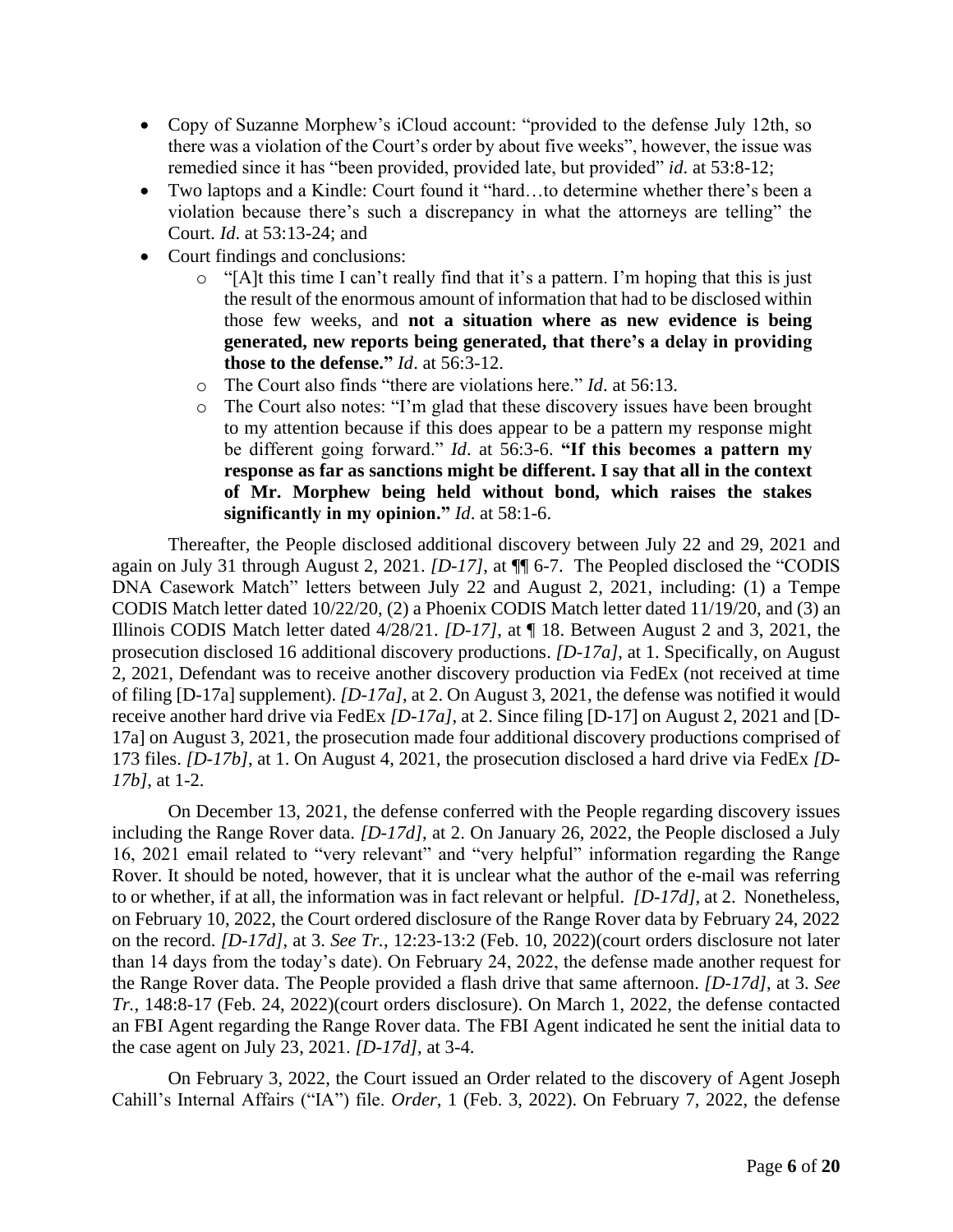received the IA file after the Court issued its Order. *[D-17c]*, at ¶ 2. On February 8, 2022, the defense opened the IA file flash drive. *Id.*, at ¶ 2. On March 4, 2022, the Court and parties conducted a hearing related to the contents of Mr. Cahill's IA file. *See Tr.,* (Mar. 4, 2022) *generally*.

On March 10, 2022, while the Court was considering the instant discovery litigation, the court was confronted with more motions alleging discovery violations: [D-62b] and [D-62c]. Both motions alleged the People failed to make their expert disclosures to the Defense pursuant to Rule 16 and this Court's Case Management Order (CMO) dated October 29, 2021. *See Tr.* (Mar. 10, 2022) *generally*. The Court agreed and found the People were in violation of both Rule 16 and the Court's CMO. The Court further found the violations amounted to a "pattern" and saw fit to impose a sanction to deter future discovery violations and encourage compliance with this Court's orders. In all, the Court **excluded 14 of the People's 16** endorsed experts witnesses.<sup>4</sup>

On March 30, 2022, the case came before the Court for a *Shreck/Brooks* hearing related to numerous expert witnesses. During the hearing, the People informed the Court and the defense that they just learned of a report authored by Doug Spence, the dog handler and expert witness. The People conceded that the report should have been disclosed and stipulated to not calling him as a witness. Accordingly, the Court again found a Rule 16 expert disclosure violation as it related to Mr. Doug Spence and excluded him from testifying at trial in the prosecution's case in chief. *See Tr.* (Mar. 30, 2022) *generally*.

## **IV. RELEVANT WITNESS TESTIMONY**

#### **January 24-25 and February 1, 2022 Hearings**

#### **Commander Alex Walker**

On January 24, 2022, the Court heard testimony from Commander Alex Walker. *See Tr.*, 85:11-12 (Jan. 24, 2022). A meeting was convened on September 2, 2021 with CBI analyst Caitlin Rogers. *Tr.*, at 110:4-9, 17-19. Defense learned of the meeting because Ms. Rogers kept a communications log and she provided it to the defense. *Id*. at 103:10-16. The People never disclosed the meeting to the defense or what was discussed. *Id.* at 112:12-15. In attendance was Sheriff Spezze, Detective Burgess, Jeff Lindsey, Mark Hurlbert, Aaron Pembleton, Jonathan Grusing, Ken Harris, Derek Graham, and many other investigative personnel. *Id*. at 110:12-16. In the meeting, the group of individuals discussed among other things: who to test next, who to swab, and where the investigation was heading. *Id*. at 111:1-17. The individuals were still actively trying to determine who the unknown foreign male DNA belonged to at the time. Commander Walker did not take any notes and did not generate a report. *Id*. at 111:18-24. Neither did any other law enforcement personnel, including the district attorneys. *Id*. at 112:4-8. Exhibit 10, entered into evidence, was an e-mail setting up the meeting and produced by Caitlin Rogers. *Id*. at 102:14-19.

Alex Walker did not think he needed to turn over the email because it was just "logistical" in nature (*i.e.*, contained scheduling information only). Walker agreed with the defense that the meeting discussed exculpatory information, but no one took notes or generated a report. *Id*. at

<sup>4</sup> The Court notes as it relates to the exclusion of Sheri Vanino and Blake McConnell, those experts were excluded due to previous Court orders on February 10 and 24, 2022 related to Defendant's [D-38], [D-38a], [D-39], and [D-40] and People's [P-33], [P-34], and [P-34a]. *See Tr.* (Feb. 10, 2022) *generally*; *Tr.*, 7:19-8:9 (Feb. 24, 2022)(Court outlining motions to be heard). Also, as to Lisa Wolfe, the Court excluded her on different grounds on March 30, 2022.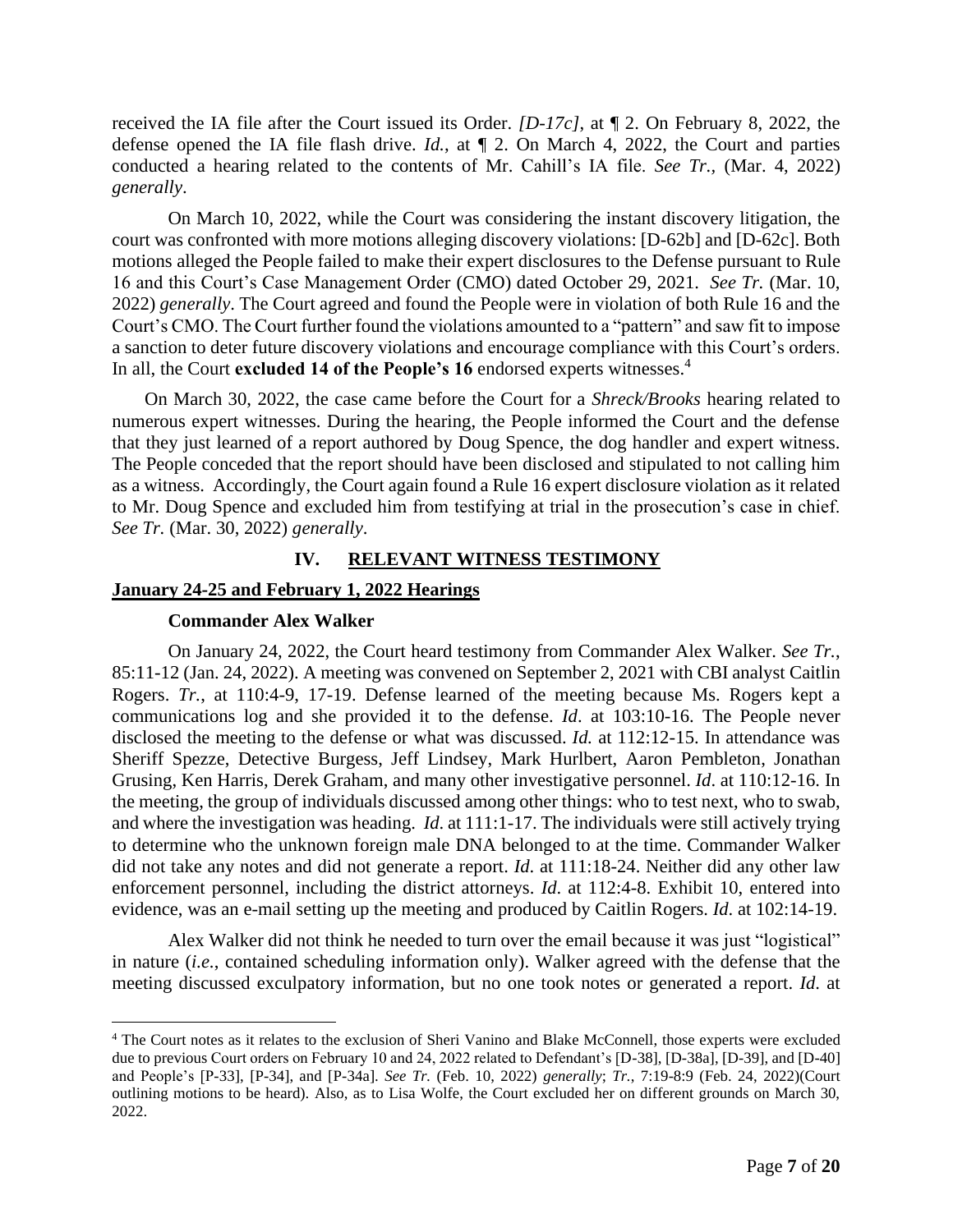177:4-9. On August 2, 2021, Alex Walker had a meeting with Detective Cahill to discuss the DNA CODIS match. *Id*. at 117:1-7. No notes were taken, yet Alex Walker conceded the topic of discussion was exculpatory. There were three meetings regarding the unknown male DNA and CODIS match, however, no notes were taken in any of the three, nor were any reports issued. *Id*. at 119:7-19. Alex Walker believed he saw the Tempe/Phoenix CODIS match information (attached to Mr. Cahill's report) in August 2021, but the report and attachments were not disclosed to the defense until September 27, 2021. *Id.* at 139:13-25.<sup>5</sup> The initial CODIS match letter regarding the three "CODIS hits" from Megan Duge was received by law enforcement on May 19, 2021 and turned over to the defense. *Id*. at 166:17-24. Alex Walker testified, however, that he did not know about the CODIS match letter when he drafted the Probable Cause Affidavit. *Id*. at 93:8-11. *See Aff*., 126 (May 5, 2021)(signed by Alex Walker on May 4, 2021).

# **Former District Attorney Jeff Lindsey**

On January 24, 2022, the Court heard testimony from Jeff Lindsey. *Id*. at 178:9-10. Mr. Lindsey conceded that he had meetings where he and law enforcement discussed testing other people for DNA samples, including neighbors or law enforcement who may have been on scene. *Id.* at 188:1-189:25. Defendant's Exhibit 14, admitted as an exhibit, was generated approximately seven months before authoring the probable cause affidavit. *Id.* at 191:15-192:25. Exhibit 14 was a request drafted by CBI Agent Cahill to laboratory services of CBI requesting the forensic analysis of numerous items. *Id*. It further stated that "this unknown male profile was submitted to CBI lab as a result of the fact that there was a submission because additional information to suspect the 2015 Range Rover was used in commission of a criminal offense." *Id*. at 191:4-10. Agents involved in the case received a DNA report on August 22, 2021, however, said report was not mentioned at the Proof Evident Presumption Great and Preliminary Hearing or provided to the defense until September 7, 2021. *Id*. at 229:16-230:4.

## **Detective Robin Burgess**

On January 25, 2021, the Court heard testimony from Detective Burgess. *Tr.*, 8:15-16 (Jan. 25, 2021). Detective Burgess received the May 19, 2021 CODIS letter from Megan Duge. *Tr.*, at 23:1-14. He followed up with an Illinois detective identified in the letter. *Id*. at 24:10-12. He was under the impression that the Phoenix and Tempe matches had been followed up on already or were otherwise being handled. *Id*. at 24:13-25:5. This Letter came only fourteen days after the arrest of Mr. Morphew. *Id*. at 26:6-13. Detective Burgess also was under the same impression of Alex Walker that Detective Cahill "followed up on" it. *Id*. at 39:15-18. Agent Cahill told Detective Burgess "it was taken care of." *Id*. at 40:5-8.

## **Agent Joseph Cahill**

The Court heard testimony from Agent Cahill on February 1, 2022. *Tr.*, 13:16-17 (Feb. 1, 2022). During Mr. Cahill's testimony, Exhibit 23 was admitted. *Tr.*, at 24:3-5. The email discussed the arrest warrant in the case. *Id*. at 22:19-20. The email specifically critiqued the draft arrest warrant of Barry Morphew noting that it is missing details, lacks specificity, certain forensic investigation information was missing, and work done to rule out other suspects is missing. *Id*. at 22:25-23:20. In Exhibit 23, Mr. Cahill writes that he reviewed the arrest warrant in its entirety, however, at the Proof Evident Presumption Great and Preliminary Hearing, Mr. Cahill told Chief

<sup>&</sup>lt;sup>5</sup> The DNA match in Tempe was linked to a Phoenix case, therefore, the two are "correlated" and discussed in conjunction throughout testimony and pleadings. *Tr.*, at 138:8-23.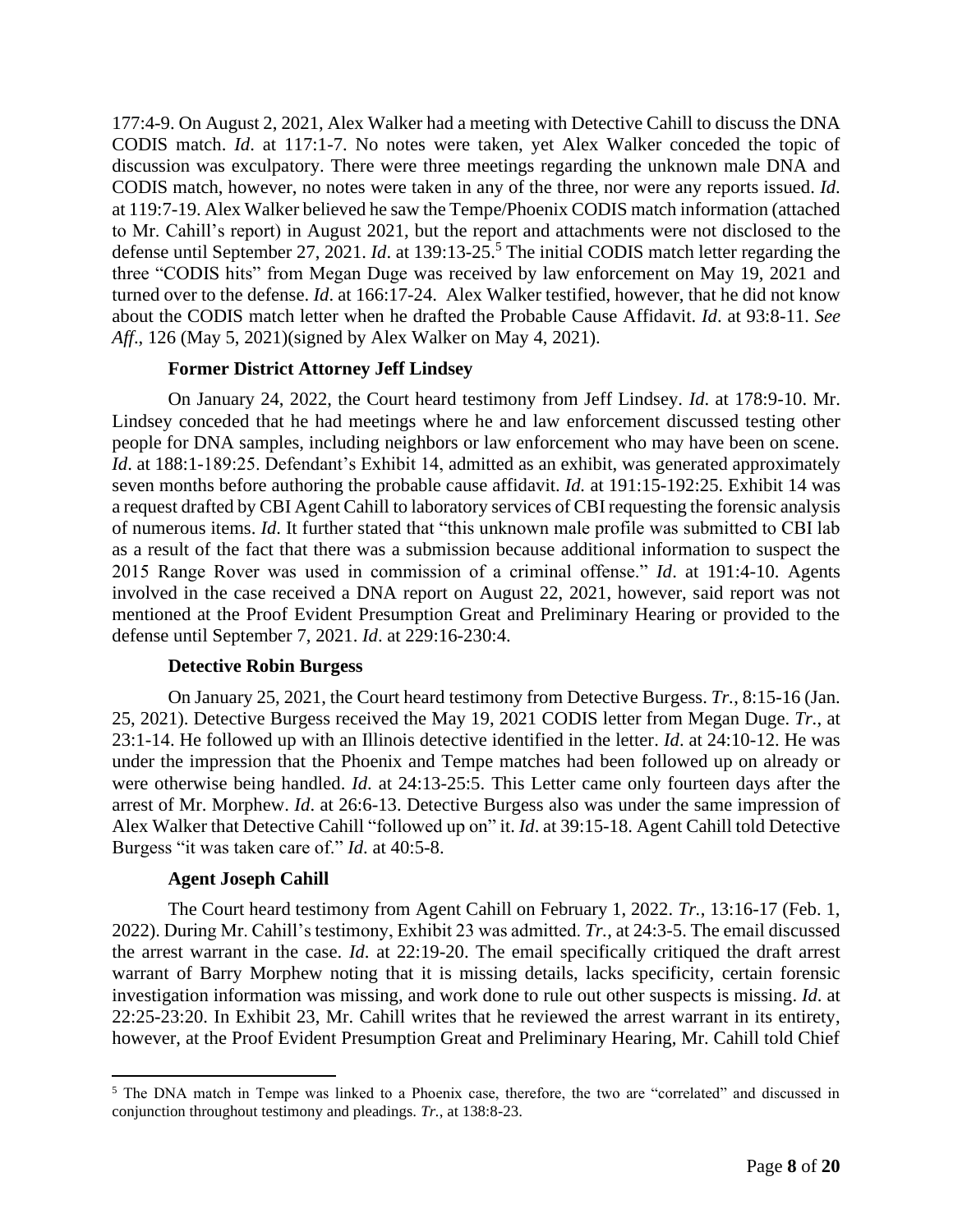Judge Murphy that he only reviewed the first nineteen pages. Mr. Cahill, as part of the ongoing investigation, reviewed reports related to DNA. *Id*. at 29:17-23. Mr. Cahill learned Mr. Morphew's DNA was excluded from various items, including portions of the bike and bike helmet; and agreed that those items and DNA results would have been discussed with the investigative team because these are "two critical" pieces of evidence. *Id*. at 33:1-34:12. However, at the Proof Evident Presumption Great and Preliminary Hearing, Mr. Cahill testified that he was unaware whether Mr. Morphew's DNA was excluded. *Id*. at 34:18-35:1. Mr. Cahill was further confronted with exhibits demonstrating that he likely knew that information at the time including Exhibit 24. *Id*. at 33:2-4.

In a communications log (admitted as Exhibit 1, page 29059), Caitlin Rogers memorialized a conversation with Mr. Cahill. *Id*. at 37:15-21. The communications log specifically states that Mr. Cahill thinks the partial match relates to suspects who perpetrated the crime. *Id*. at 38:2-22. Mr. Cahill did not "remember [his] conversation with [Ms. Rogers] so [he] would defer to her comm[unications] log." *Id*. 38:21-22. As a result of the conversation with Caitlin Rogers, Mr. Cahill submitted a forensic analysis request for both 24.1 (DNA found on the rear passenger seat) and 27.1 (DNA found on the glove box) as demonstrated in Exhibit 14 and 25. *Id*. at 39:2-40:8, 41:17-22. Both 24.1 and 27.1 were submitted into the CODIS system as shown in Exhibit 26. *Id*. at 42:8-24.

During the course of Mr. Cahill's investigation into the potential matches to the unknown male DNA, Detective Bermudez from Tempe, Arizona sent Detective Burgess (forwarded to Mr. Cahill) information with more specifics about the Arizona unsolved sexual assault case. *Id*. at 47:19-49:25. It contained information about the alleged victim in that case and modus operandi of the suspect. *Id*. That report (written on February 2) was never uploaded to Smart Force by Mr. Cahill. *Id*. at 51:20-23.

Mr. Cahill discussed an August 3, 2021 email (Exhibit 29) attached to the 595 Report regarding Mr. Cahill's investigation into the CODIS matches. *Id*. at 69:17-24. On August 16, 2021, Mr. Cahill emailed the report to Detective Burgess. *Id*. at 71:2-11. The Court found numerous instances where the defense impeached Mr. Cahill with prior inconsistent statements. Although Mr. Cahill was aware of the DNA linked to two other cases, he did not discuss it at the Proof Evident Presumption Great and Preliminary Hearing and the People did not elicit questions related to Report 595. *Id*. at 154:9-20. Report 599 (Exhibit 35) referenced additional Tempe reports and related attachments and was eventually forwarded to Detective Burgess between August 16-23, 2021. *Id*. at 154:24-156:18.

## **March 4, 2022 Hearing RE: Joseph Cahill's I.A. File**

## **Commander Alex Walker**

On March 4, 2022, the Court heard additional testimony from Mr. Walker. *Tr.*, 5:22-23 (Mar. 4, 2022). Mr. Walker denied knowing Mr. Cahill or CBI's position on deficiencies in the arrest warrant: he did not learn about these claims until after submission of the probable cause affidavit. *Id*. at 12:15-13:17.

## **Agent Joseph Cahill**

On March 4, 2022, the Court heard additional testimony from Mr. Cahill. *Tr.*, at 31:14-15. Mr. Cahill explained he thought the case was nowhere near ready for court and that the arrest was premature. Mr. Cahill, Mr. Kirby, and Mr. Derek Graham all shared the same belief. *Id*. at 69:4- 23. Mr. Cahill was aware that Mr. Schaeffer talked to Sheriff Spezze regarding their concerns. *Id*.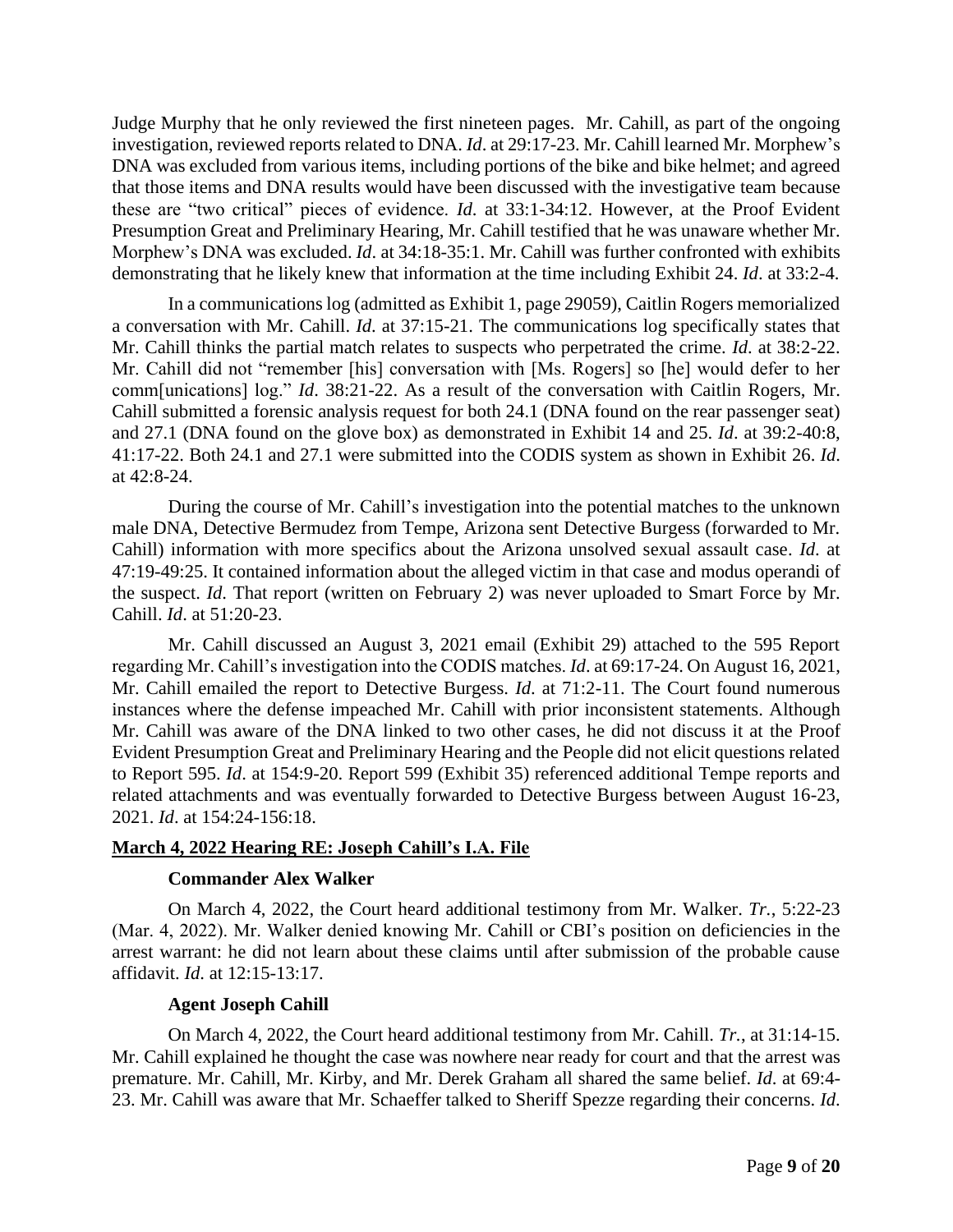at 69:24-70:3. Both Mr. Camper and Mr. Schaeffer expressed concerns to Sheriff Spezze that CBI wanted to wait on the arrest. *Id*. at 75:12-14. Mr. Cahill did not believe his concerns about the timing of the arrest were shared with the defense. *Id*. at 78:12-80:23. As to Mr. Cahill's testimony at the PEPG and Preliminary Hearing, Mr. Cahill was told that District Attorney Linda Stanley wanted him off the case, but he was not given any further specifics other than his general conduct. *Id*. at 83:20-84:11.

During cross examination, Mr. Cahill noted he did not share his concerns with Commander Walker, the arrest warrant affiant, regarding the arrest being "the worst decision you could make right now." *Id*. at 101:9-25. Mr. Cahill conceded his concerns were more procedural in nature and not about probable cause to arrest Mr. Morphew. *Id*. at 99:3-11. Further, Mr. Cahill did not even express his concerns about the timing of the arrest to Commander Walker even though he knew Commander Walker was working on the probable cause affidavit and shared some notes and comments about the draft affidavit. *Id*. at 94:8-95:4. During redirect examination, however, Mr. Cahill noted he expressed to Commander Walker that the draft affidavit "lacks detail and specificity in multiple areas." *Id*. at 110:1-12.

Mr. Cahill further explained that he did not support the arrest of Barry Morphew "based on the state of which that [he] felt things were at that time." *Id*. at 112:17-25. *See also id.* at 113:10- 114:19(discussing his position that the case, at the time, was not in a position to be filed, and ultimately, to receive a conviction).

#### **Agent Derek Graham**

The Court heard testimony from Agent Derek Graham on March 4, 2022. *Id*. at 118:20-21. Mr. Graham also thought the arrest was "premature" in nature because he believed more evidence testing needed to be done including but not limited to the unknown male DNA. *Id*. at 127:8-25. Mr. Graham expressed that he was "concerned about the timing." *Id*. at 127:14-15. Mr. Graham discussed the unknown male DNA that needed additional testing. *Id*. at 145:9-146:19. While Mr. Cahill expressed concerns to Mr. Graham, he never used the language that was contained in the IA file (i.e., "worst decision ever"). *Id*. at 151:4-12.

## **Deputy Director Chris Schaeffer**

On March 4, 2022, the Court heard testimony from Deputy Director of Investigations for the Colorado Bureau of Investigations ("CBI"), Chris Schaeffer. *Id*. at 156:18-19. Mr. Shaeffer made a phone call to Sheriff Spezze and told him he "didn't agree with it [the decision to arrest Mr. Morphew] basically, that [he] didn't think that the timing was right." *Id*. at 160:23-161:3, 164:10-12. To the best of Mr. Shaeffer's knowledge, this incident was the first time in his career that he ever called a sheriff about holding off on the decision to arrest an individual. *Id*. at 167:18- 23. At one point, Mr. Shaeffer had a conversation with Mr. Hurlbert regarding Mr. Cahill's PEPG and Preliminary Hearing testimony. *Id*. at 172:5-6. He also had a conversation with Mr. Walker about Mr. Cahill's testimony. *Id*. at 171:25-172:3. Mr. Schaeffer ultimately made the decision to have Mr. Cahill removed from the case and transferred to the Marijuana Unit (which was in process prior to the Preliminary Hearing). *Id*. at 172:9-173:10.

## **Agent Kirby Lewis**

On March 4, 2022, the Court heard testimony from Agent Kirby Lewis (in charge of the Major Crimes Unit at the Denver office of CBI). *Id*. at 187:18-188:14. Agent Cahill, Agent Graham, and Agent Lewis agreed that "probable cause existed but that timing might not be the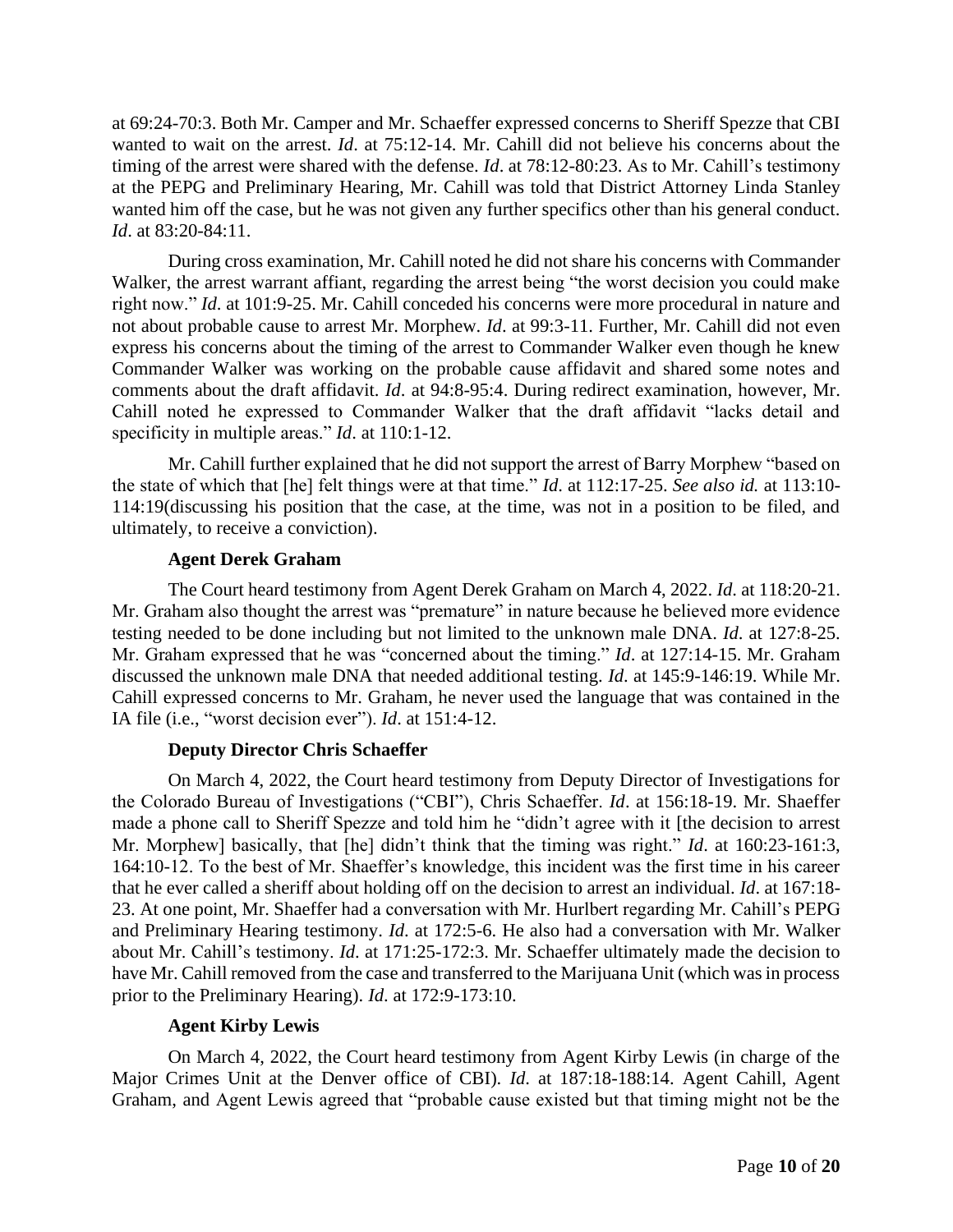best." *Id*. at 193:3-9. Mr. Lewis voiced these concerns to Mr. Schaeffer. *Id*. at 200:6-13. Mr. Lewis never remembered Mr. Cahill using specific language such as "worst decision you can make" or "premature." *Id*. at 204:9-25.

As to Mr. Cahill's testimony at the PEPG and Preliminary Hearing, Mr. Lewis remembered having a conversation with Ms. Stanley after hearing concerns from Mr. Schaeffer. *Id*. at 207:9- 20. Ms. Stanley articulated to Mr. Lewis that they no longer wanted Mr. Cahill on the case based primarily on his testimony at the PEPG and Preliminary Hearing related to CODIS. *Id*. at 209:2- 19. Ultimately, a decision was made between Ms. Stanley and Mr. Shaeffer to take Mr. Cahill off of the case. *Id*. at 209:14-21. At that time, Mr. Lewis had no knowledge that Mr. Cahill was in the process of being transferred to the Marijuana Unit. *Id*. at 210:13-22.

## **Director John Camper**

On March 4, 2022, the Court heard testimony from CBI Director John Camper. *Id*. at 220:14-15. Director Camper had a phone call with Sheriff Spezze (after Mr. Schaeffer called Sheriff Spezze first). *Id.* at 235:1-24. Director Camper "recall[ed] a definite feeling that there would be a benefit in waiting" to arrest Mr. Morphew. *Id*. at 235:1-2.

# **District Attorney Linda Stanley**

On March 4, 2022, the Court heard testimony from District Attorney Linda Stanley. *Id*. at 244:12-13. Ms. Stanley was never aware of CBI's concerns with Mr. Morphew's "premature" arrest. *Id*. at 249:22-250:24. Ms. Stanley also noted she was disappointed in Mr. Cahill's testimony at the PEPG and Preliminary Hearing. *Id*. at 252:10-253:19. Specifically, Mr. Cahill "when he got to the stand he answered them [the questions] differently" than he had been prepped by Mr. Hurlbert. *Id.* at 253:6-13. Ms. Stanley, Mr. Hurlbert, and Mr. Lindsey later expressed these concerns to Mr. Shaeffer and their "disappointment." *Id*. at 254:6-21.

## **Sheriff John Spezze**

On March 4, 2022, the Court heard testimony from Sheriff John Spezze of Chaffee County. *Id.* at 260:21-22. Mr. Spezze went forward with Mr. Morphew's arrest due to public safety concerns and Mr. Morphew being a flight risk. *Id*. at 261:11-21.

# **V. FINDINGS OF FACT AND CONCLUSIONS OF LAW**

On May 4, 2021, law enforcement filed a 129 page criminal affidavit seeking the arrest of Barry Morphew on charges including first degree murder. *See Aff.* (May 4, 2021) *generally*. The warrant sought a no bond hold from the judge. *See Warrant*, 1 (May 5, 2021). In all the information included in the 129 page affidavit, the affidavit was devoid of any discussion of the fact that foreign male DNA, not belonging to Mr. Morphew, was found all over the crime scene: on the bike helmet, bike seat, bike breaks, glovebox of her car and rear seat of car. *See Aff. generally*. According to the author of the affidavit, Commander Alex Walker, he did not know about the CODIS match letter when he drafted the Probable Cause Affidavit. *Tr.*, at 93:8-11 (Jan. 24, 2022). Commander Walker was told that "Agent Cahill with 100 percent sincerity told these guys that this is nothing, it's been taken care of." *Id*. at 92:17-20. Additionally, Commander Walker was under the belief that "Agent Cahill put that to rest. It was done." *Id*. at 93:2-4. Alex Walker received the CODIS match letter on May 19, 2021, twelve days after he penned his probable cause affidavit in support of the arrest of Mr. Morphew. *Id*. at 92:21-23.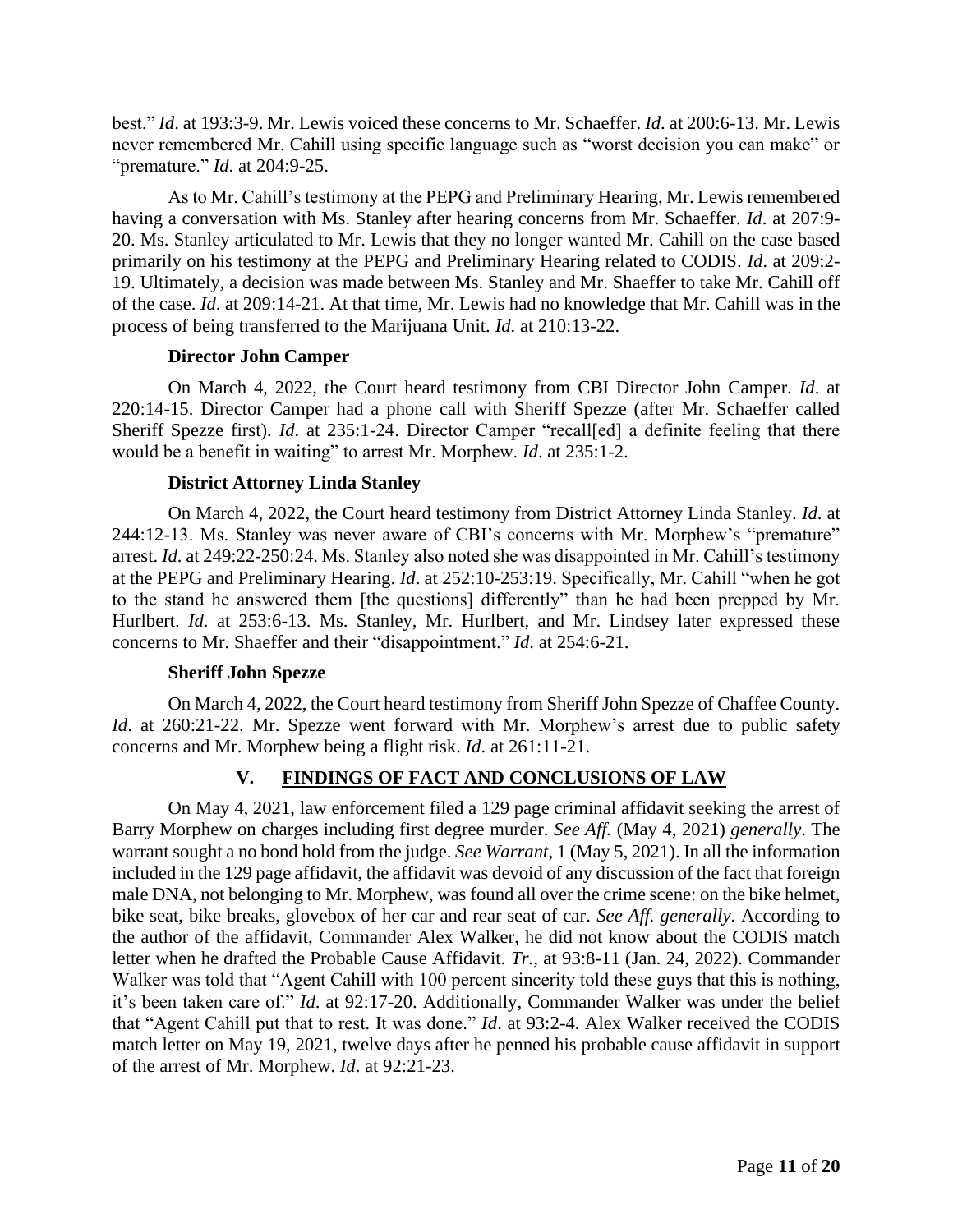In the instant case, the Defendant sat in jail for five months on a no bond hold prior to receiving a PEPG and Preliminary Hearing on August 9-10 and 23-24, 2021. The Judge who found probable cause and set a no bond hold was not told that unknown foreign male DNA was found on various items at the crime scene or in the alleged victim's car at the time of signing the warrant for Mr. Morphew's arrest. *See Aff.*, at 44-45 (discussing CBI laboratory results related to DNA analysis of various items). If the Judge had known at the time of reviewing the arrest warrant about foreign unknown male DNA and CODIS matches to out-of-state cases, he may not have required Mr. Morphew to sit in jail for five months pending the PEPG and Preliminary Hearing.

On September 17, 2021, the Court issued its ruling finding probable cause. *Tr.*, 42:25-43:8 (Sept. 17, 2021). The Court, however, did not find the proof evident and presumption great that Mr. Morphew committed first degree murder. *Tr.*, at 66:14-19. The Court specifically found the unknown male DNA profile was "particularly significant because while it doesn't prove a stranger abduction theory, it does at least support it." *Id*. at 65:25-66:13.

It is important to note that Chief Judge Murphy did not learn about the unknown foreign male DNA and CODIS matches in the Arrest Affidavit or through the People's elicited testimony at the PEPG and Preliminary Hearing. Over four days of testimony, the People did not discuss the CODIS matches throughout their case-in-chief. Chief Judge Murphy learned about the evidence because the defense presented it by calling and examining Agent Cahill. Shortly after his testimony, the District Attorney contacted CBI to express their displeasure with Mr. Cahill's testimony at the Preliminary Hearing.

## **Pattern of Violations**

It is clear to this Court there is a pattern of discovery violations in this case attributable to the People. Black's Law Dictionary defines "pattern" as a "mode of behavior or series of acts that are recognizably consistent." *Pattern*, Black's Law Dictionary (11th ed. 2019). The People's first discovery and disclosure-related violations occurred on July 22, 2021 while Chief Judge Murphy was still assigned to the case. *See Tr.*, (July 22, 2021) *generally.* These violations continue and are ongoing. As recent as March 30, 2022 (less than one month before trial is set to begin), the Court found another Rule 16 violation related to an expert report of Doug Spence. *See Tr.*, (Mar. 30, 2022) *generally*. Over the last eight months and over multiple days of hearings, the Court has witnessed a pattern of disregard by the People towards its Rule 16 obligations, the Court's Case Management Order, and subsequent Court disclosure-related orders made on the record. This Court has repeatedly noted it does not, in any way, condone the People's behavior. The behavior has, in the Court's eyes, been recognizably consistent. While the Court, for the reasons stated below, does not find this pattern willful based on the record, the Court does find this pattern to be negligent, bordering on, reckless.

## **CODIS Matches**

First, the Court will start with the most obvious and egregious violation in the Court's view: the CODIS matches (*i.e.*, unknown foreign male DNA). These type of materials, as noted by Chief Judge Murphy during his ruling on bond in September 2021, lend themselves to an alternate suspect theory of the case. Therefore, the materials clearly fall within the People's Rule  $16(I)(a)(2)$ obligation as "material or information within his or her possession or control which tends to negate the guilt of the accused as to the offense charged or would tend to reduce the punishment therefor." Chief Judge Murphy did not find the proof evident and presumption great in September 2021, based in part, on the DNA evidence and testimony discussed by Mr. Cahill. Yet, we know law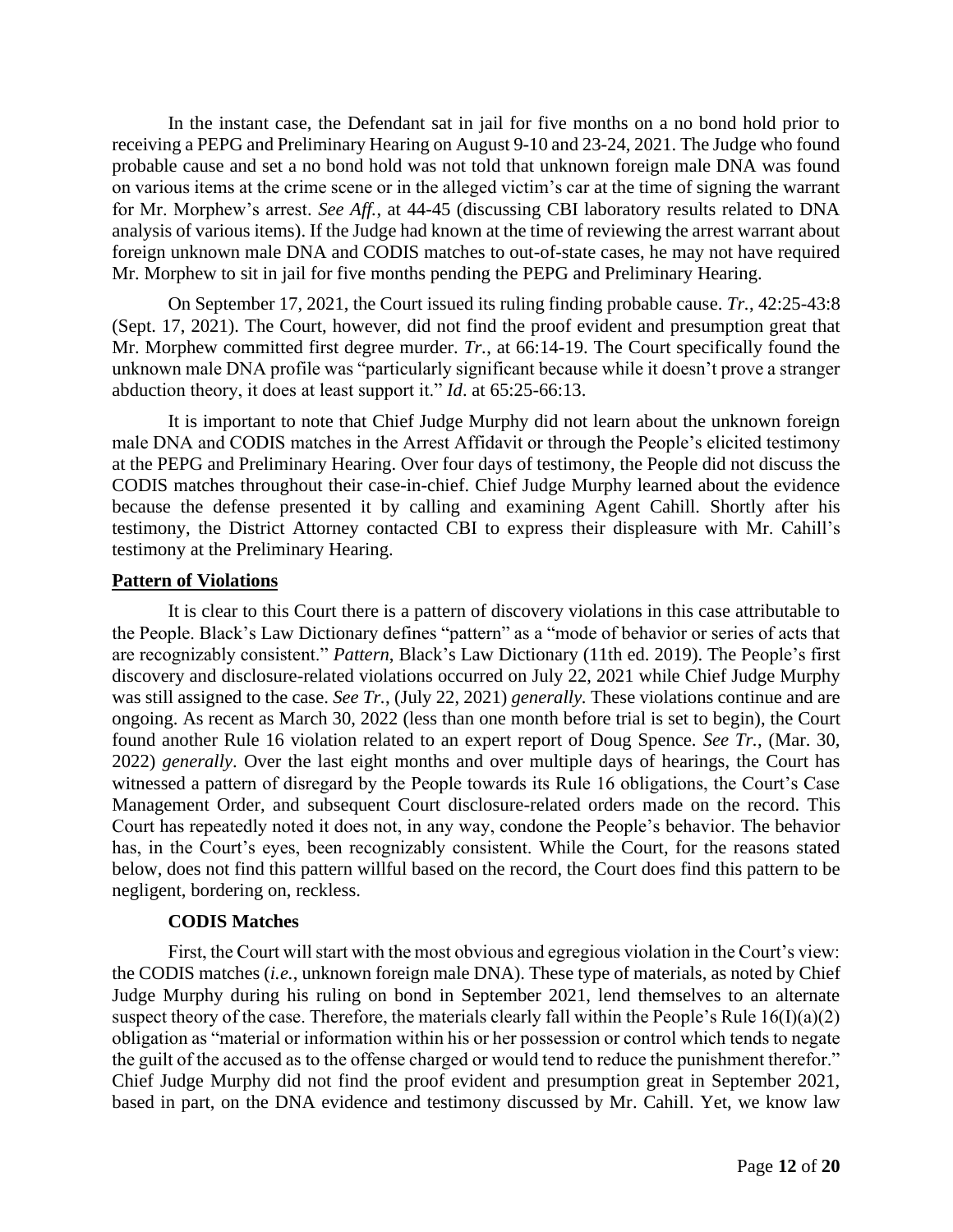enforcement was well aware of this information for months prior to seeking Mr. Morphew's arrest. The lead detective characterized this evidence as "critical pieces" of information that would have been discussed with the investigative team. In a communications log (admitted as Exhibit 1, page 29059), Caitlin Rogers memorialized a conversation with Mr. Cahill. *Tr.,* at 37:15-21 (Feb. 1, 2022). The communications log specifically states that Mr. Cahill thinks the partial match relates to suspects who perpetrated the crime. *Id*. at 38:2-22. Thus, one of the *lead* detectives on the case at the time, believed that the partial match related to *suspects* who may have perpetrated the crime *other than Mr. Morphew*. It is utterly absurd to this Court that anyone could even fathom arguing that this information does not fall within the mandatory disclosures of Rule 16(I)(a)(2).

The Court finds articulable prejudice suffered by the defense because of the People's failure to disclose some of this material. To illustrate, had the defense had all of the information surrounding the CODIS matches and related investigation, they may have decided to call witnesses or experts to negate any probable cause findings. Also, at the PEPG and Preliminary Hearing, Mr. Cahill, one of the lead detectives on the case, testified that he only reviewed 19 pages of the arrest affidavit, yet subsequent disclosures indicated he had reviewed it in its "entirety" and even offered specific critiques to the affiant. Those untimely disclosures could have been used to impeach his testimony. *See Tr.*, 57:8-11 (Aug. 24, 2021)("I believe it was around 126 [pages] of which I got to page 19"). Some of the reports related to CODIS matches were in the People's constructive possession as early as October 2020, yet not timely turned over. *See Ex. 3 to [D-17]*, 1 (Aug. 2, 2021)(dated October 22, 2020).<sup>6</sup>

The Court finds the People failed to put in place a system to preserve emails as ordered by Judge Murphy on June 3, 2021. Whatever process the People put in place was clearly ineffective as the witnesses attested on January 24-25 and February 1, 2022 that they did not understand the Order. *See e.g. Tr.,* at 97:1-99:25(Commander Alex Walker discussing the fact that he did not understand the Order issued by Chief Judge Murphy). Rule 16(I)(b)(4) requires that "[t]he prosecuting attorney shall ensure that a flow of information is maintained between the various investigative personnel and his or her office sufficient to place within his or her possession or control all material and information relevant to the accused and the offense charged." The Court finds the People failed to perform their mandatory obligations.

The People argued, at one point, to this Court that the information withheld pertained to an ongoing investigation and it was not discoverable information. The Court wholeheartedly disagrees with this sentiment. Rule 16 is titled "Discovery and Procedure before Trial." This title embraces the sentiment that discovery in a pending case includes ongoing investigations, testing, etc. If the ongoing investigation produces information, reports, etc. that "tends to negate the guilt of the accused," it must be disclosed.

It is even more serious in situations, such as this case, where the Defendant was held on a no bond hold pending the PEPG and Preliminary Hearing. Defendant was held on a no bond hold from May through September  $2021$ .<sup>7</sup> In this case, information from the numerous meetings between law enforcement and the District Attorneys with CBI DNA analysts concerning the CODIS matches should have been reduced to writing and disclosed to the defense. The prosecution cannot circumvent an obligation to disclose exculpatory information by deliberately avoiding

<sup>6</sup> Certainly, relevant and exculpatory information was not produced in a timely fashion, however, the People ultimately did disclose it and the defense is now in possession of it prior to trial.

 $<sup>7</sup>$  Defendant currently is out on bond and has been now since September 2021.</sup>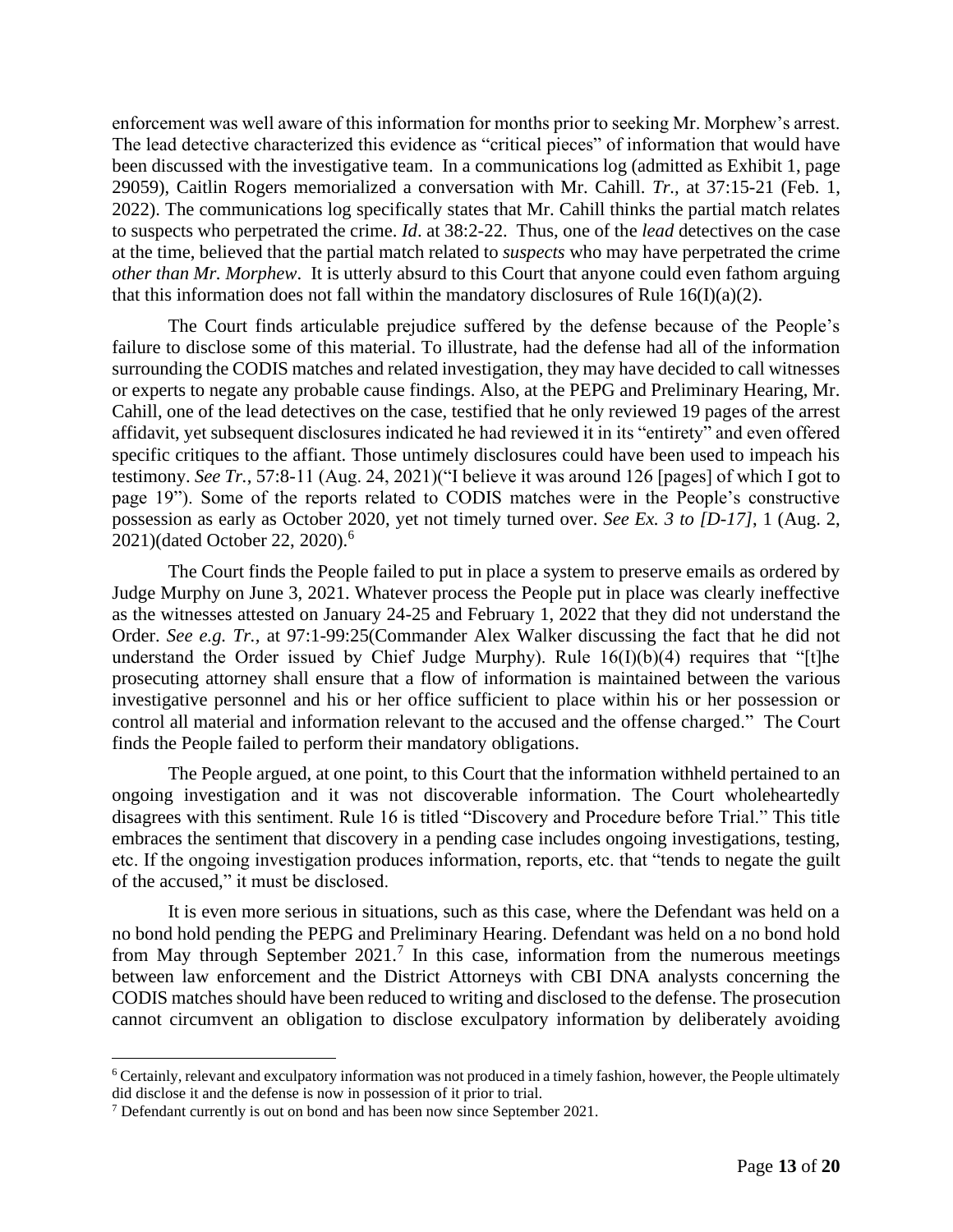taking notes or reducing statements to writing. *People v. Anderson*, 837 P.2d 293, 299 (Colo. App. 1992). Even law enforcement witnesses conceded this information may be material or have exculpatory value. *See e.g. Tr.*, at 103:25-105:10(Feb. 24, 2022)(Commander Alex Walker agreeing that an unknown male DNA profile linking to potential leads with unsolved sexual assault cases would be favorable to the defense).

The CODIS matches were discoverable materials. Also, any steps taken to rule out the possible source of the foreign male DNA (*i.e.*, who was swabbed, who has been ruled out as a source) is exculpatory information to the accused in a pending criminal prosecution and, therefore, must be turned over. The Court finds that the meetings regarding DNA discussed exculpatory information and information favorable to the accused during the pendency of a criminal prosecution. Therefore, it was incumbent upon law enforcement to reduce said information to writing and disclose it to the defense. The Court finds that the People's failure to disclose the unknown foreign male DNA and investigative steps being taken in the summer of 2021 prior to, during, and after the PEPG and Preliminary Hearing, constitutes a violation of Rule 16 and the Court's orders.

Lastly, it is unclear to the Court how much information the affiant had when he submitted the probable cause affidavit or whether CBI failed to disclose certain evidence to the affiant who then unwittingly omitted material information. The affidavit states it "was edited and reviewed by SA Kenneth Harris and CBI Agents Joseph Cahill and Derek Graham." *Aff*., at 2. While Mr. Cahill testified under oath at the preliminary hearing that he had only reviewed 19 pages of the affidavit, at another hearing, he was impeached by the defense with an e-mail he sent to the affiant where he stated he reviewed the affidavit in its "entirety" and noted the affidavit "lacks detail and specificity", in particular, "regarding allegations, suspicions, evidence of other possible involved people, and the investigative steps and results." *See Ex. 23,* 2 (Feb. 8, 2022).

But even so, there is no requirement that an affiant include all information in discovery in support of an arrest warrant, and the defense is not challenging the validity of the warrant itself, *i.e.*, arguing it lacked probable cause. Rather, the defense contends that the foregoing omissions should have been disclosed through the discovery process shortly after Mr. Morphew's arrest, and that the prosecution's failure to do so constitutes a discovery violation. The Court agrees.

#### **March 10, 2022 Expert Disclosures**

On March 10, 2022, this Court found numerous violations of Rule 16 and its case management orders as it relates to the People's expert disclosures. *See Tr.*, 154:15 (Mar. 10,  $2022$ )(beginning of Court's ruling).<sup>8</sup> The Court specifically found exclusion was appropriate because there was a pattern of discovery violations citing *People v. Lee*, 18 P.3d 192 (Colo. 2001).

The Court, in issuing its oral ruling, noted Judge Murphy's previous Rule 16 findings and violations of his case management orders in July 2021. *Tr.*, at 183:11-17. On February 24, 2022, at a separate hearing, the defense asked the Court to exclude all the People's experts because they missed the expert disclosure deadline of February 14, 2022. *See CMO*, 2 (Oct. 29,

<sup>&</sup>lt;sup>8</sup> The Court notes there is an outstanding motion submitted by the People to "partially reconsider" its March 10, 2022 Order striking Expert Witnesses. *Mot.*, 1 (Apr. 1, 2022). However, as of the date of this Order, the Motion has not been fully briefed by the parties and the Court does not consider these arguments in its discussion of its findings today. On April 5, 2022, Defendant filed his Response to the Motion to Partially Reconsider.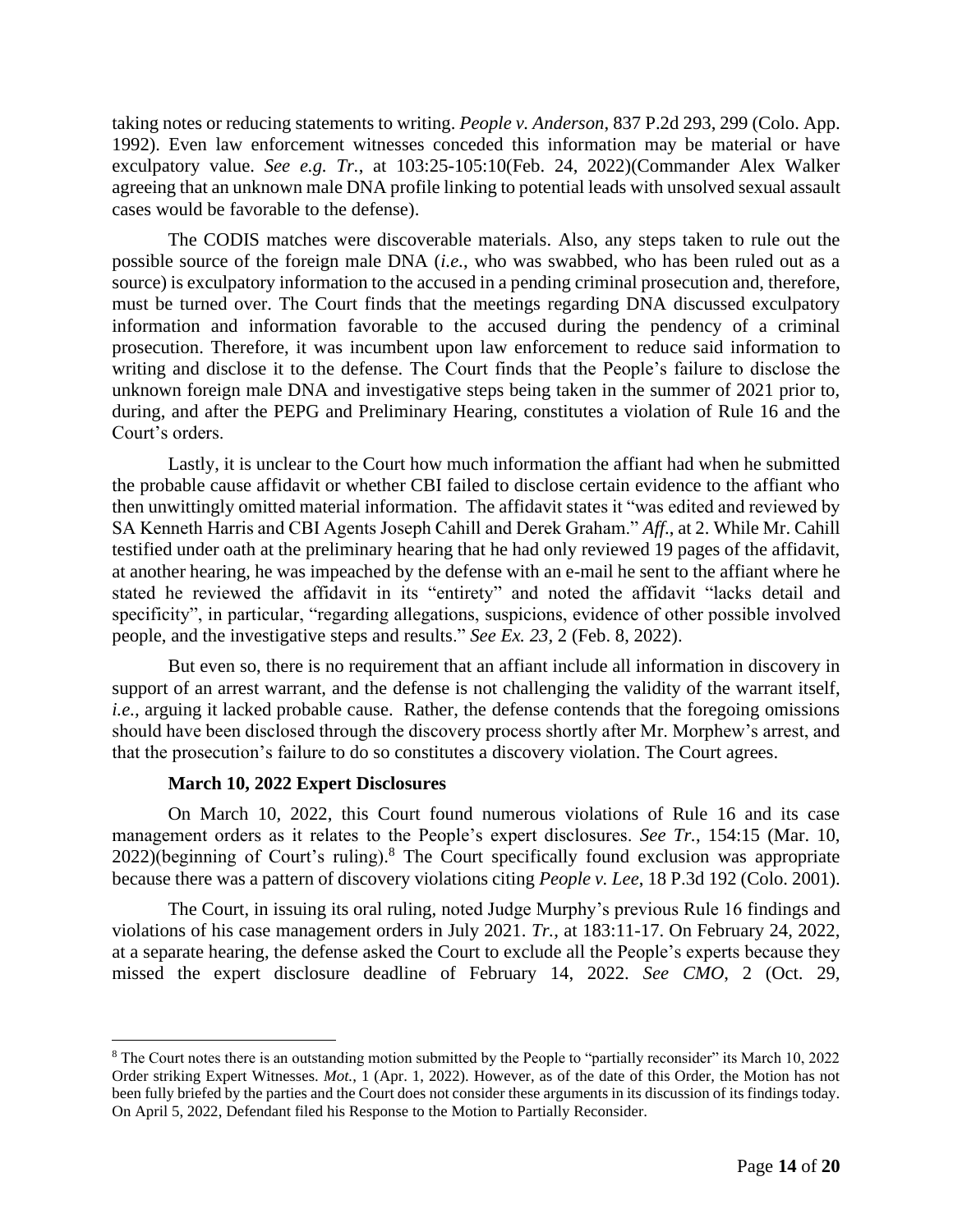$2021$ )(specifically Section  $(III)(1)$ ).<sup>9</sup> The People conceded at the hearing that they missed the February 14, 2022 disclosure deadline, while arguing the Rule 16 deadline of 35 days before trial somehow usurped Chief Judge Murphy's case management authority and rendered the CMO superfluous. *See Order*, 2 (Feb. 25, 2022)("the People conceded that their expert disclosures…did not comply with Rule 16 or the Court's CMO"). On February 24, 2022, notwithstanding the violation, the Court granted the People's request for a short extension of up to and including February 28, 2022, to comply with their expert disclosure obligations. *Order*, at 2. The Court denied the Defense's motions to strike, [D-62] and [D-62a], in the same Order. *Id*. at 2. The Court warned the People, however, of two things: (1) the court "in no way, condones the People's behavior" and (2) it "will not entertain any further extensions to the People's expert disclosure deadlines." *Id*.

Then, on February 28, 2022, the People filed [P-44] People's Superseding Endorsement of Expert Witnesses. Defendant subsequently filed his supplements to his original [D-62] Motion to Strike. *See [D-62b]*, 1 (Mar. 1, 2022); *[D-62c]*, 1 (Mar. 2, 2022); *[D-62d]*, 1 (Mar. 23, 2022); *[D-62e]*, 1 (Mar. 23, 2022). The Defense asked the Court again exclude the People's expert witnesses due to their failure to make expert disclosures by the February 28, 2022 deadline.

On March 10, 2022, the Court addressed Defendant's motions to exclude. After conducting a hearing, the Court found the People missed the extended deadline of February 28, 2022 for numerous expert witnesses. The Court also found there was a pattern of discovery violations and imposed a sanction to deter future violations: the Court prohibited the People from calling those experts whose reports and opinions were not turned over to the defense by the February 28, 2022 deadline. *See Tr.*, at 160:24-167:22. However, the Court noted some of those witnesses may still be called in a lay capacity. *See Id.* Other experts were permitted to provide expert testimony, but would be restricted to the four corners of their reports or summaries. *Id.*

## **March 30, 2022** *Shreck/Brooks* **Hearing<sup>10</sup>**

At the March 30th Hearing, the Court found another discovery violation as it relates to Doug Spence, the canine handler. The matter came on for a *Brooks* Hearing concerning the reliability of Rosco (the Dog) and law enforcement's conclusions concerning Rosco alerting or searching for the scent.

The response to [D-67] from the People represented that Rosco never "alerted to" the scent of Mrs. Morphew. The People opined that because Rosco never picked up the scent, it supported the People's theory that the bike crash was staged, *i.e.*, Mrs. Morphew was never there, rather, another individual placed her bike down the ravine to make it appear like a crash. *See Resp. to [D-67]*, 3 (Mar. 28, 2022). On the day of the motion hearing, however, the People learned this expert had produced a report but it was not turned over. Consistent with their obligations and continuing duty to disclose pursuant to Rule 16, the People acknowledged the undisclosed report, and stated they would not be calling the witness. The Court excluded the witness based on the People's stipulation. This finding, yet again, supports a pattern of discovery violations by the People.

<sup>9</sup> The motion to strike experts is numbered defense's [D-62] filed on February 22, 2022 and included subsequent supplemental filings [a] through [e].

<sup>&</sup>lt;sup>10</sup> As of the date of this Order, the Court does not have access to the entire transcript from the March 30, 2022 Hearing. Therefore, the Court refers to its notes for purposes of its findings herein.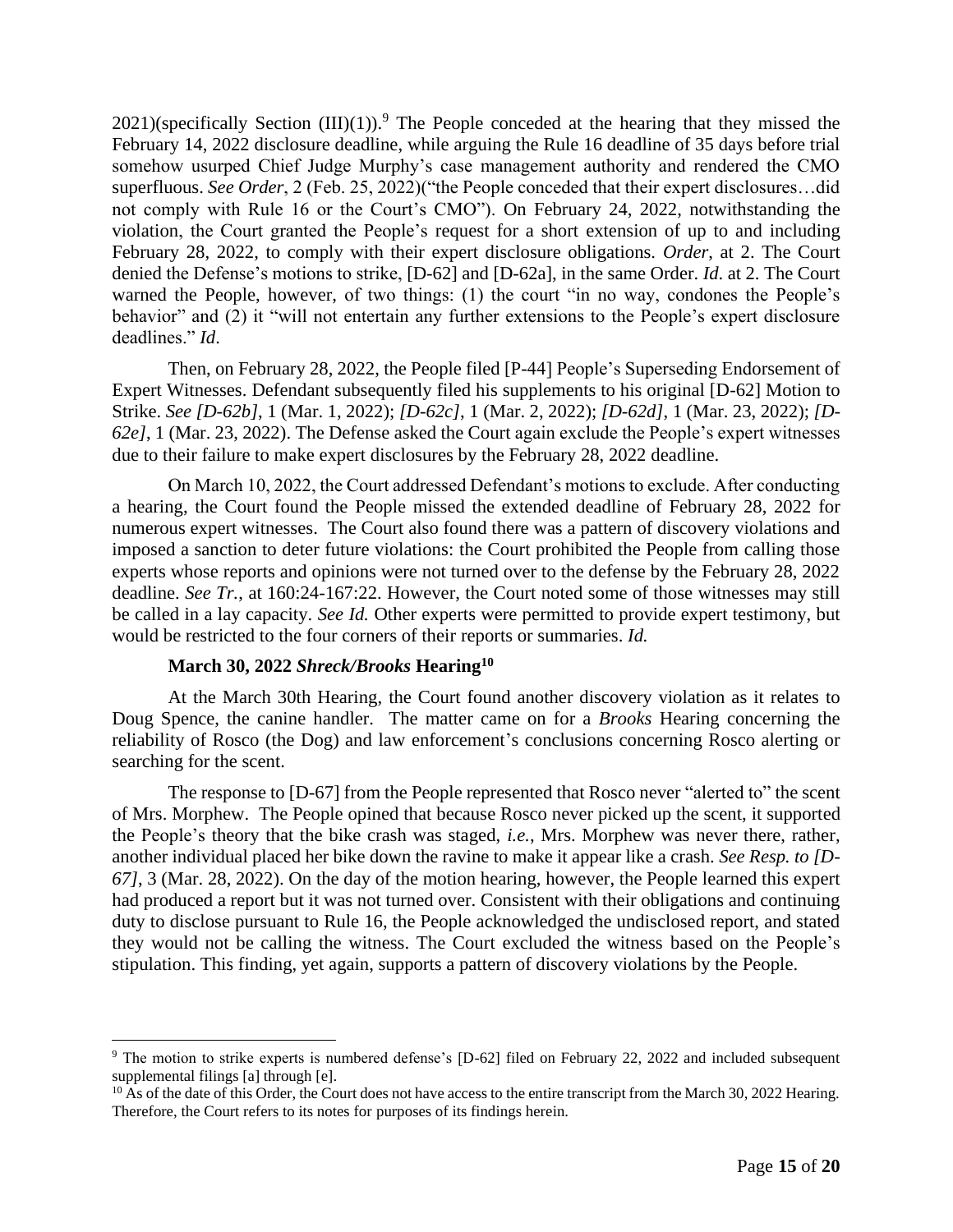Although Spence would not be called, the Court permitted the defense at the Hearing to call the witness to determine what information he had that had not been disclosed, and notably, whether if at all it was exculpatory.

Contrary to the People's written response asserting that Rosco never picked up the scent of Mrs. Morphew, Doug Spence testified that Rosco did get "on scent" near the south Arkansas River. Rosco pulled him down stream, but lost Mrs. Morphew's scent at a log. The Court admitted body camera evidence corroborating his testimony.<sup>11</sup> Indeed, the defense played body camera footage of other officers describing Rosco picking up a scent, but then losing it. Mr. Spence was shown the video and agreed with the statements made as being consistent with his findings.

Additionally, the People represented in their response that "Rosco kept trying to go in the direction of the Morphew home but could not get there due to a creek." *Resp.*, at 2. This was false based on the testimony and evidence presented at the Hearing. Indeed, Mr. Spence unequivocally testified that had Rosco picked up a scent across the creek or in the creek he would have pulled him right into the creek and even crossed the creek if necessary. According to Doug Spence, his dog did not go into the creek because it did not alert to the scent of Mrs. Morphew in that direction or vicinity: Rosco simply lost the scent.

The defense also showed Mr. Spence Defendant's Exhibit C, the report of Sergeant William Plackner. Sergeant Plackner summarized Mr. Spence's findings in his report. The People also provided the defense a summary of the what they anticipated Mr. Spence would testify to which was consistent with Plackner's report and their representations in response to [D-67]. Mr. Spence, however, stated portions of Sergeant Plackner's report were "false." Specifically, Mr. Spence discussed the portion of Sergeant Plackner's report that states:

After a short distance his dog was attracted to the water in the area. ln his opinion there was a possible track leading downstream between the South Fork of the Arkansas and County Road 225 before it crosses the first bridge off of Highway 50.

*See Def.'s Ex. C*, at 3(admitted at March 30, 2022 Hearing). Mr. Spence unequivocally denied that his dog was attracted to the water or the direction of the Morphew home.

Based on the testimony, the Court finds Mr. Spence is in possession of information favorable to the accused. It is abundantly clear that the People failed to consult with Mr. Spence, an endorsed expert, prior to making their expert disclosures and even prior to the *Brooks* hearing on March 30, 2022. As illustrated by what transpired on March 30, 2022, this is not best practice. The People's expert disclosures contained inaccurate statements authored by Sergeant Plackner and the district attorney, who in turn, drew additional inferences based upon statements that were never correct in the first place. Mr. Spence's testimony is potentially exculpatory. At a minimum, in does *not* lend support to the People's theory that Mrs. Morphew was never there and that Mr. Morphew staged a crash scene. According to Mr. Spence, Rosco picked up Mrs. Morphew's scent at the scene.

While the court did not find the failure to disclose Spence's report willful, it did characterize the failure to do so as "sloppy" and "reckless." In this instance, it implicated exculpatory information. The Court found and still finds the proper remedy is exclusion of the witness, but this violation bolsters a pattern of discovery violations in this case. It is also strikingly

 $11$  Exhibit B collectively are the clips of the body camera footage.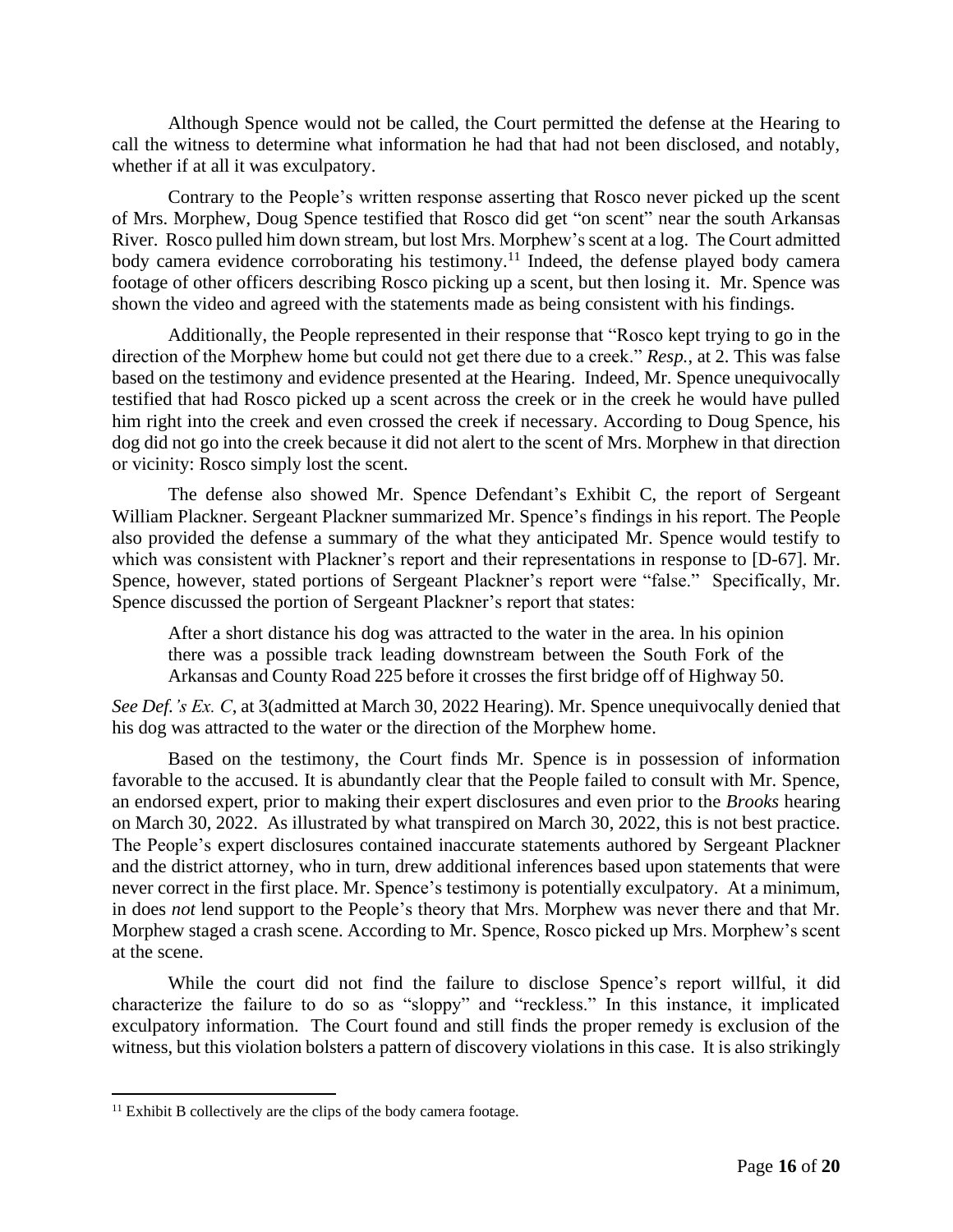similar to the litigation surrounding the motion to sever the possession of a dangerous weapon count.

#### **Motion to Sever [D-58]**

On February 24, 2022, the Court held a hearing on the Defendant's [D-58] Motion to Sever Counts among other motions. District Attorney Dan Edwards stated in his response to [D-58] that "the possession of the short rifle is one method that the Defendant may have used in the murder" and the darts found at the crime scene "can be shot from the dangerous weapon." *Resp. to [D-58]*, 2-3 (Jan. 18, 2022). At the Hearing, District Attorney Weiner handled oral argument and stated that the dangerous weapon at issue could not have been used to fire a tranquilizer as it was incapable of firing such a dart. *Tr.*, 109:5-25 (Feb. 24, 2022). This was news to both the defense and the Court. Understandably surprised, the Court inquired about the representations in the pleading objecting to the motion and advancing a theory that the dangerous weapon could have been used in shooting a tranquilizer dart. *Id*. In response, Mr. Weiner indicated that he learned from law enforcement that the weapon was not capable of firing a dart. *Id*. at 110:6-17. Mr. Weiner ultimately, in part, confessed the motion and the Court severed the illegal possession count. *Id*. at 110:14-111:24. This was the first time the defense became aware that the People no longer sought to introduce evidence that the weapon was capable of firing a dart. Akin to the situation with Mr. Spence discussed above, the People made incriminating inferences based upon assumptions and/or inaccurate information.

## **[D-17c] Internal Affairs File**

The Court finds, as it relates to the Internal Affairs file (referenced repeatedly in pleadings and testimony as the "IA" file), the People did not have the IA file in its "possession" for purposes of Rule 16(I)(a)(2). A subpoena duces tecum ("SDT") had to be issued for the file and reviewed by the Court in-camera prior to either party receiving the contents of the file. *See Order*, 1 (Feb. 3, 2022). On January 24, 2022, on the record, the Court granted in part and denied in part the People's motion to quash the Defendant's SDT. *Order*, at 1. After the Court's in-camera review, the Court immediately disclosed the file to the parties citing Rule 16, C.R.E. 401, and *Brady v. Maryland*, 373 U.S. 83 (1963). *Id*. at 1. The contents of the IA file concerned events occurring between November and December 2021 (*i.e.*, after the arrest of Mr. Morphew and the PEPG and Preliminary Hearing). While it is clear the file contained the personal opinion of Mr. Cahill indicating he thought the arrest was premature, it was ultimately not Mr. Cahill's decision to make. The defense may, nonetheless, inquire about it during trial. However, this does not amount to a Rule 16 violation. Accordingly, the Court finds the People did not commit a discovery violation pursuant to Rule 16 or the Court's CMO. Therefore, the Court denies any request for sanctions based on the arguments set forth in [D-17c].

## **[D-17d] Range Rover Data**

The Court finds, as it relates to the Range Rover data, that while the People have been "dilatory" in providing the data to the defense, the Court does not find said material is exculpatory (*i.e.*, *Brady* material) at this juncture. On February 10, 2022, the Court ordered disclosure of the Range Rover data by February 24, 2022 on the record. *[D-17d]*, at 3. *See Tr.*, 12:23-13:2 (Feb. 10, 2022)(court orders disclosure not later than 14 days from the today's date). On February 24, 2022, the defense made another request for the Range Rover data. The People provided the flash drive that same afternoon. *[D-17d]*, at 3. *See Tr.*, 148:8-17 (Feb. 24, 2022)(court orders disclosure). On March 1, 2022, the defense contacted the FBI Agent regarding the Range Rover data. The FBI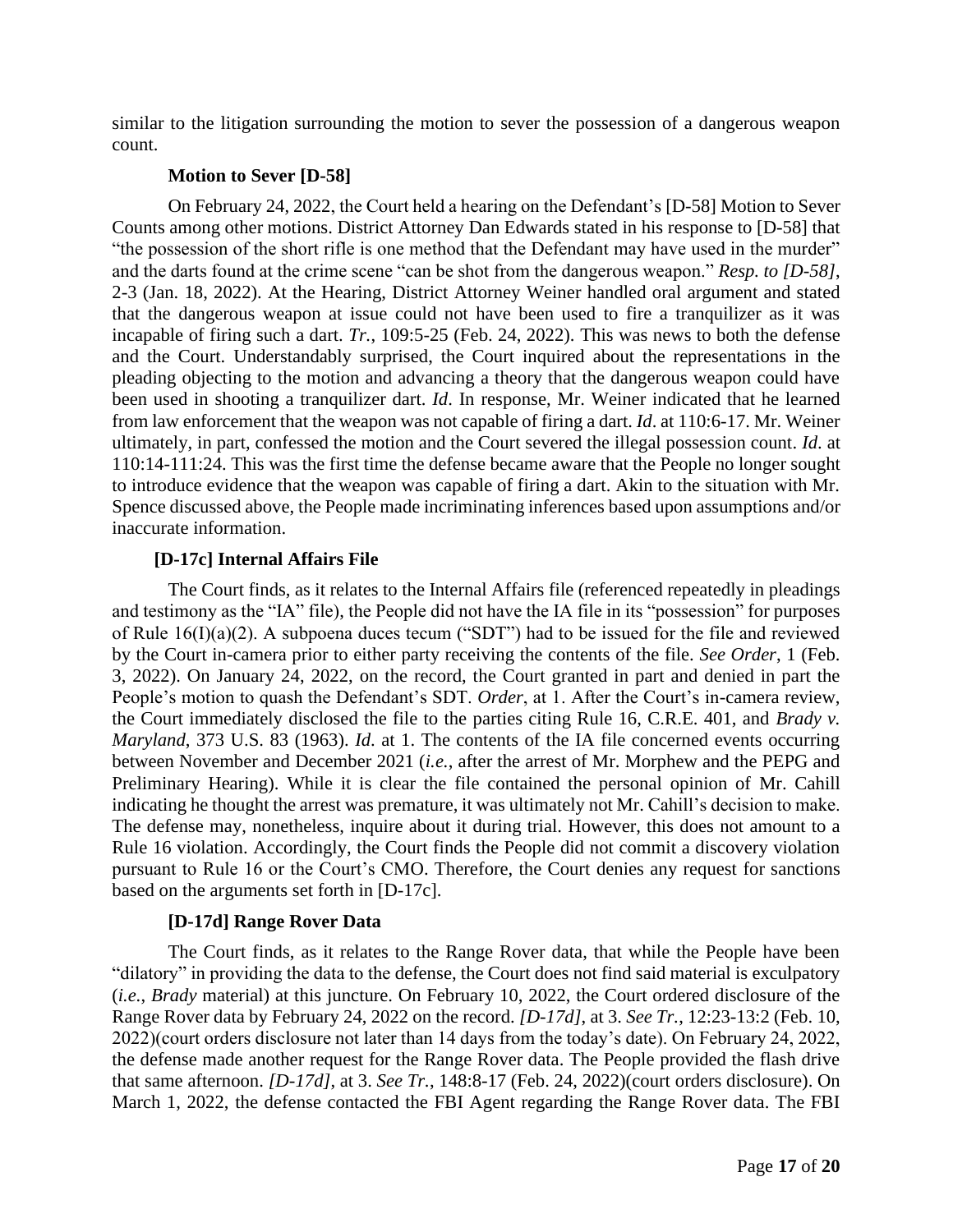agent indicated he sent the initial data to the FBI case agent on July 23, 2021. *[D-17d]*, at 3-4. *See also Aff.*, ¶ 3(d). The People assert the email was sent before the FBI completed the analysis. *Resp.*, at ¶ 6. It is clear it took at least two orders from this judicial officer (one February 10 and another on February 24, 2022) before the People disclosed the Range Rover data.

The underlying issue is a July 16, 2021 email disclosed to the defense on January 26, 2022. The email itself states the evidence includes "very relevant" and "very helpful" information regarding the Range Rover. *[D-17d]*, at 2 (citing Ex. 50). Both parties dispute the meaning of these terms. Defendant asserts the language indicates evidence that is material and/or exculpatory. *Reply*, at ¶ 2. The People, on the other hand, argue this language is not exculpatory or material. *Resp.*, at ¶ 6. While the email stated the information is relevant and helpful that, in and of itself, does not lead to a conclusion that the use of said language means it is also material or exculpatory.

The Court cannot conclude that the email, based on the evidence provided, is in violation of Chief Judge Murphy's Order related to [D-13] issued on June 3, 2021. "Relevant evidence" means evidence "having any tendency to make the existence of any fact that is of consequence to the determination of the action more probable or less probable than it would be without the evidence." C.R.E. 401. An officer simply referring to data as "very relevant" does not make it so, nor is the statement itself relevant under Rule 401. Whether or not the Range Rover data is relevant will depend on what information is contained in said data. The Court does not find the email itself is in violation of Rule 16 or Chief Judge Murphy's June 2021 Order. The actual Range Rover data, on the other hand, does fall under Rule 16 and should have been disclosed.

Indeed, the FBI Agent analyzing the data indicated he sent the initial data to the case agent on July 23, 2021. While this information should have been disclosed in July of 2021, the defense is now in possession of the data (to the best of the Court's knowledge) and is free to consult with an expert to determine what information is contained in the file. The information may very well be "relevant" or "helpful," but that remains to be seen. Accordingly, any prejudice suffered has now been cured. While the Defense argues that it is too late to consult with an expert and extract the data, the Court finds the statement conclusory and additionally notes that the defense is not seeking a continuance to consult with an expert. *See Reply to [D-17d]*, at ¶ 6.

# **CONCLUSION**

WHEREFORE, for the reasons stated above and in the Court's discretion, the Court concludes as follows:

- 1. The Court finds a **continuing pattern** by the People of an inability and failure to comply with its Rule 16 obligations as well as the Court's case management orders;
- 2. The Court finds the People's actions amount to **negligent, and arguably, reckless**  disregard for their Rule 16 obligations and duty to abide by court orders;
- 3. The Court does not find, based upon the record, the People's actions amount to willfulness;
- 4. Defense requests the following sanctions: dismiss the case; reduce the charges; set a reasonable bond (*i.e.*, reduce the current bond); and reimbursement of attorney fees and costs for time and expense incurred;
- 5. The Court finds the following as it relates to a request for sanctions: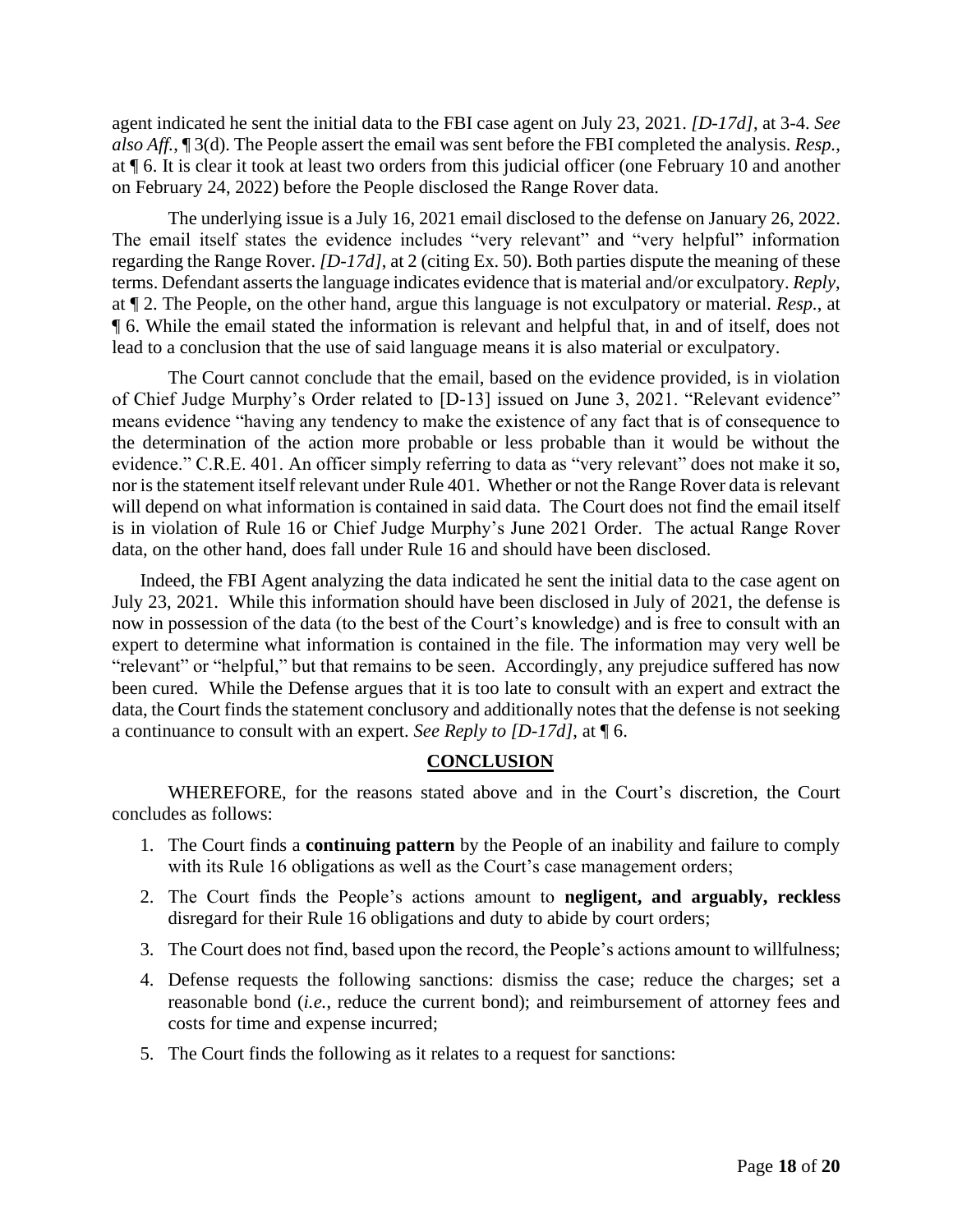- a. On March 10, 2022, the Court sanctioned the People for their continued violations related to expert disclosures and excluded numerous experts as a result. The Court excluded the following prosecution experts $12$ :
	- i. Megan Duge, Andrew McDermott, Kevin Hoyland (excluded the witnesses as expert witnesses);
	- ii. James Stevens, Kenneth Hicks, Alex Walker, Andy Rohrich, Jonathan Grusing, Derek Graham, Ken Harris (not permitted to provide expert testimony; free to provide lay opinions); and
	- iii. Caitlin Rogers (may provide expert testimony, but restricted to the four corners of her current report);
- b. On March 30, 2022, the Court excluded another proffered expert witness (Mr. Doug Spence) albeit based upon the stipulation of the People;
- c. These sanctions on March 10 and 30, 2022, effectively excluded **11 out of 16** of the People's endorsed expert witnesses.<sup>13</sup> *See [P-44] generally*. Three additional experts were excluded on other grounds.<sup>14</sup> The Court finds the exclusion of these witnesses amounts to a significant sanction, but one that was warranted based upon the record;<sup>15</sup>
- d. Considering the witnesses this Court has already excluded as a sanction for the People's discovery violations, the Court does not find a reduction of the charges to be an appropriate remedy. The Court is also mindful that the defense is now in possession of exculpatory information, which cures much of the prejudice;
- e. Because the Court did not find willfulness on the part of the People, dismissal of the case is beyond this Court's discretion<sup>16</sup>:
- f. The Court does not find reducing Mr. Morphew's bond is an appropriate sanction;<sup>17</sup>
- g. [D-17c] regarding the IA file is denied relating to any request for sanctions as the People did not have constructive possession of the file;
- h. [D-17d] regarding the Range Rover data is denied, but the Court does find the People failed, yet again, to comply with the Court's disclosure deadline related to the data;

<sup>12</sup> *See Tr.,* 163:8-166:7 (Mar. 10, 2022).

<sup>&</sup>lt;sup>13</sup> The remaining expert witnesses at this time are Caitlin Rogers (subject to limitations) and Christine Lucero-Foote (subject to a continued *Shreck* hearing set for April 29, 2022 at 9 am).

<sup>14</sup> *See* n.4*, supra*.

<sup>&</sup>lt;sup>15</sup> The Court only considers those expert witnesses excluded due to the People's discovery violations for purposes of imposing additional sanctions.

<sup>16</sup> *People v. Daley*, 97 P.3d 295, 298 (Colo. App. 2004).

<sup>&</sup>lt;sup>17</sup> The setting and selection of bond is to "reasonably ensure the appearance of the person as required and to protect the safety of any person or the community, taking into consideration the individual characteristics of each person in custody, including the person's financial condition." C.R.S. § 16-4-103(3)(a). Chief Judge Murphy made findings and considered the criteria outlined in C.R.S. § 16-4-103 and set bond at \$500,000 cash only. *Tr.*, 76:18-78:11 (Sept. 17, 2021). The People originally requested bond at \$10 million cash only. *Tr.*, at 67:1-68:5. Mr. Morphew requested bond be set at \$50,000 cash bond. *Id*. at 73:19-23.